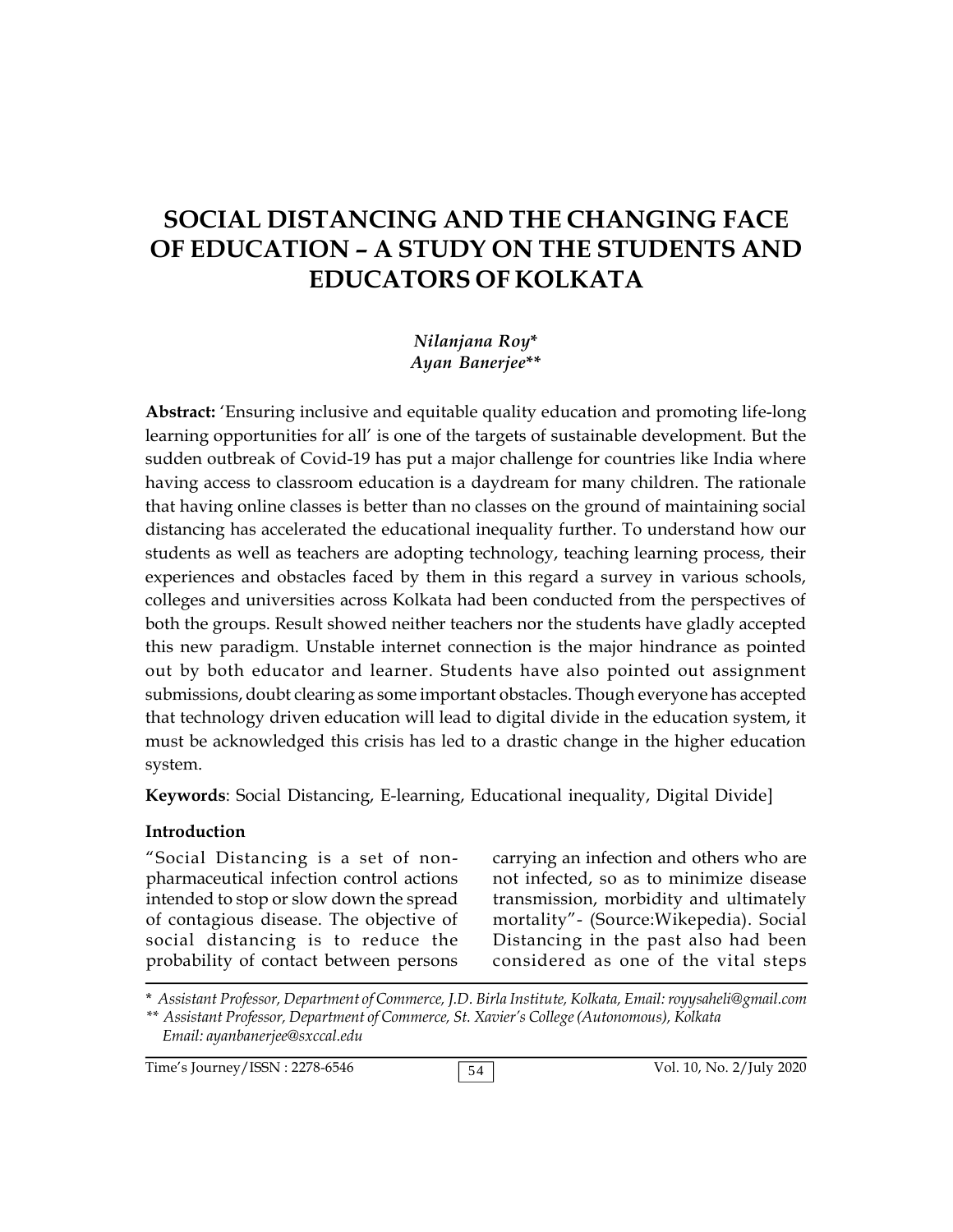towards controlling the spread of a contagious disease. Once in 100 years the world gets crushed and devastated by a pandemic. In 1720 plague, 1820 Cholera outbreak, 1920 Spanish Flu and now 2020 Chinese Corona Virus (Covid- 19). Coronavirus (CoV) is a large family of viruses that causes illness. It ranges from the common cold to more severe diseases like Middle East Respiratory Syndrome (MERS-CoV) and Severe Acute Respiratory Syndrome (SARS-CoV). The novel coronavirus is a new strain of virus that has not been identified in human so far. More than 70 lakhs people on Earth are currently affected due to pandemic Corona Virus or Covid-19. The number of deaths across the globe has crossed 4 lakhs. People are getting locked into their houses to stop the influence and spreading of the fatal virus. This had affected the market also. Very recently London and Washington have declared financial packages to revive their economy. According to Professor Nil

Ferguson of London Imperial College only in Britain there can be a loss of 5,00,000 lives. Britain is slowly moving towards war like situation. The virus which emerged in the Chinese city of Wuhan last December, has posed a threat to the global economy and financial markets. The disease due to the virus is spreading rapidly around the world, with countries like Italy, Iran South Korea and countries having sophisticated and advanced medical facilities were bound to kneel down losing the battle against the deadly invisible virus. European countries like France, Germany and Spain have also reported Virus Positive cases and the numbers are increasing. Fears of corona virus impact on the global economy have rocked markets worldwide, plunging stock prices and bond yields. The Organisation for Economic Co-operation and Development (OECD) downgraded its 2020 real GDP growth projections for almost all economies.

## Global economic growth slowdown

The Organisation for Economic Co-operation and Development (OECD) downgraded its 2020 real GDP growth projections for almost all economies

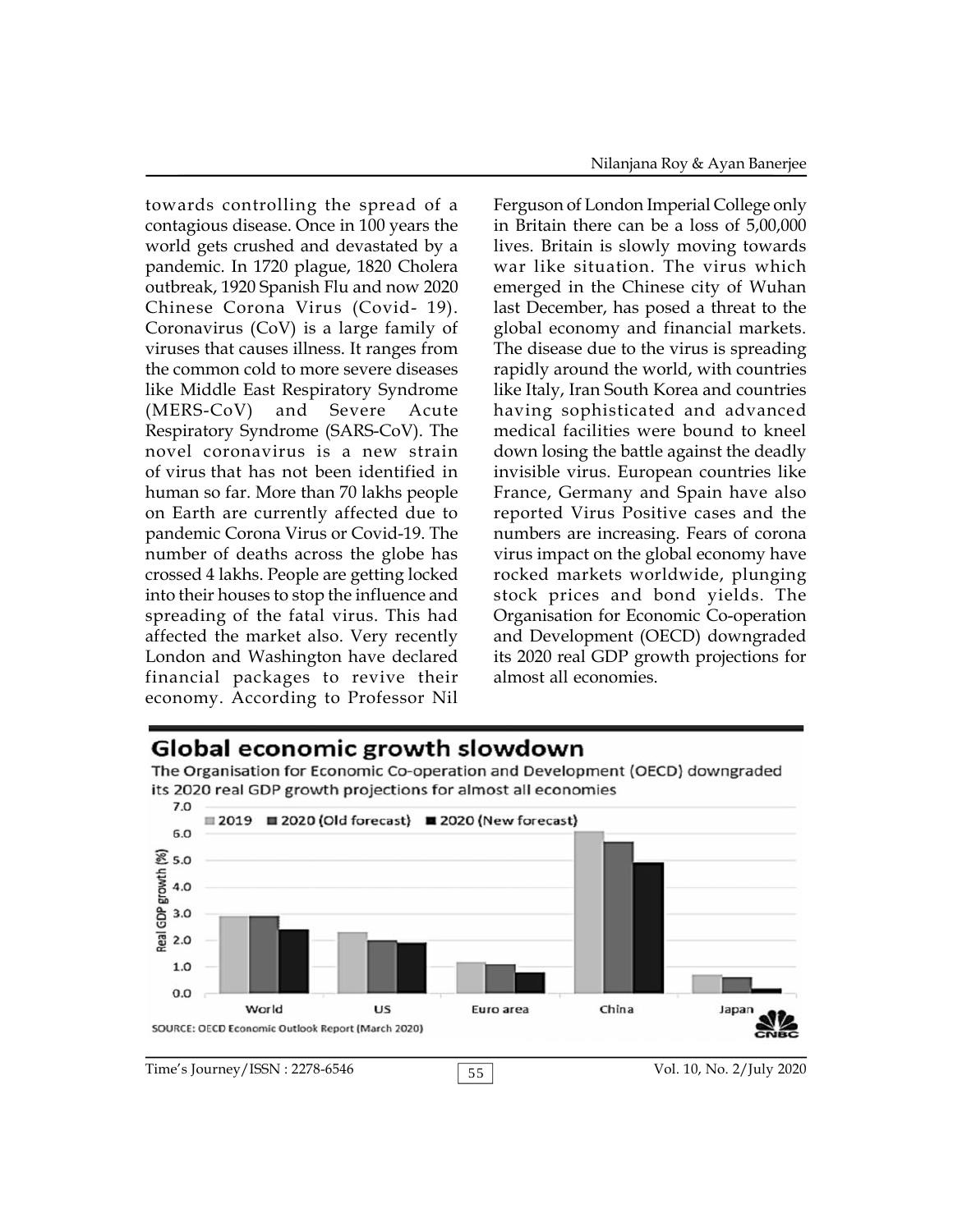### **Economic Perspectives**

The world has suddenly become a different place in the last two months with the Corona Virus taking a host of nations by storm. World Health Organisation (WHO) declared the Covid-19 as a pandemic. It then followed by various countries issuing travel bans, emergencies, lockdowns and many other restrictions are imposed. Even the Indian Government are constantly checking out policies and implementing the same to battle out the Virus. Different measures are taken by different countries including India to move out of this pandemic situation. As far India is considered, it witnessed the first case of coronovirus infection on 30<sup>th</sup> Jan 2020 in the State of Kerala. The fear of the virus attacked Indian Stock market also. Market Capitalisation of BSE-listed firms declined to Rs.146.87 lakhs crores.

Indian economy is currently passing through depression in demand and high unemployment. Sudden lockdown will definitely affect the Indian economy at a large scale. Acceleration in slowdown will be more as compared to that of Demonetisation in the year 2016 and GST roll out in 2017. National Statistical Office (NSO) made a revision in its data on  $28<sup>th</sup>$ February, 2020 cutting down growth rates drastically. In order to handle the situation Finance Minister of India Nirmala Sitharaman announced Rs.1.76 lakh crores relief package on 26<sup>th</sup> March 2020. This package would majorly benefit the unorganised sector workers and daily wage earners including urban and rural poor. But somehow due to delay in

planning as the relief packages came up only after the complete lockdown of 548 districts, many residents tried to made mockery of "Social Distancing" by gathering and visiting markets and established panic buying amongst themselves. The planning of entire lockdown and the timing of relief packages coupled with the fear nonavailability of necessary items and groceries for sustaining lives amongst residents in India made a partial disrespect to the concept of Social Distancing. People were found roaming in markets and the Cops trying to implement the necessities sometimes acted harshly. The situation got worsened when the day after the lockdown online suppliers of grocery, medicine and food, like Bigbasket, Flipkart, Amazon, Superdaily, Grofers etc suspended their services across the country. It is expected that post lockdown will experience huge retrenchment of workers and mainly the IT sectors and IT enabled service sectors, MSME's will be largely affected.

Recently Prime Minister Narendra Modi in a campaign of Atma-Nirbhar Bharat (self-reliant India) announced a mega package of Rs. 20 lakh crore. This package mainly focus on labour, liquidity, laws, cottage industries, MSME and agricultural sectors. However the Fifth Tranche of the package focuses on Education sector. It is expected that very soon PM eVidya program will be launched. In this initiative each classroom from Class 1 to Class 12 will be having one TV channel. The initiative will also cover special e-content for students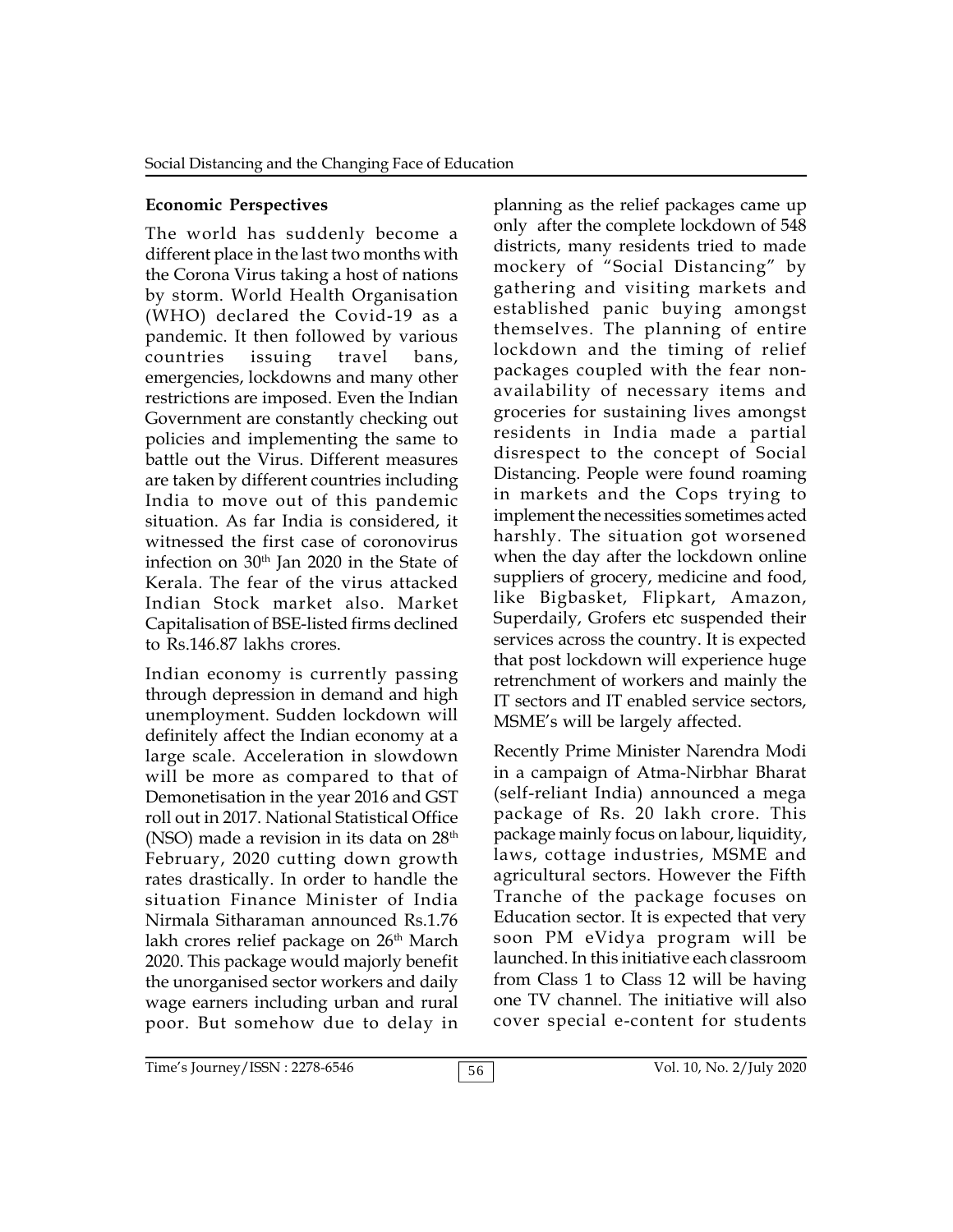having visual and hearing impairment. Universities are now permitted to start online courses on and from  $30<sup>th</sup>$  May 2020.

### **Education: Where it stands now**

Education system in India has different levels namely Pre-Primary (prior to Class 1); Primary (Class 1 to Class 8); Secondary (Class 8 to Class 10); Senior Secondary (Class 10 to Class 12); and Tertiary level (Beyond Class 12). India is considered to be the centre of Education with more than 620 Universities and 45,000 colleges of various types. In addition to this India has more than 25 crore students going to school ranging from Class 1 to 12. There are almost 15.5 lakhs schools in India, 70% of which are run by Central and State Government. Apart from these there are innumerable Day care centres, preprimary, primary, professional institutions and coaching centres. All these educational institution were shutdown for almost 3 months on a continuous basis. The reopening of school after lockdown entirely depends upon the State Government and the Union Territories depending on the local situation, the Centre do not usually poke nose to this. In the lockdown phase many institutions tried to help the students with the online engagements and even arranged classes using digital platforms. Even the Government of India initiatives, launched various programs and online education campaigns for the students especially for the students who are supposed to appear for their Board examinations in 2020. It is well understood that education is undergoing

through a radical change and a paradigm shift can be expected post lockdown if we consider teaching and learning. Technology enabling remote teaching and learning will soon take a major jump. Psychologically this will affect the learning capabilities, teaching style and cohesiveness or group learning. Some school replicated their time table and bound their students to sit in front of a device for long hours. This can create severe health related issues and eye problems and also the device on which they use and occupy them for long hours becomes detrimental towards cyber frauds. If we compare online and offline classes and keep technological hazards outside our purview, then the possible threat may come from the word "Interaction" If classes occur offline then face to face interaction, facial gestures and the body languages imbibe the student with encouragement of learning and grasping knowledge faster and more naturally. This happens due to group cohesiveness and the sense of togetherness. While communicating something to student, facial expression, eye contact, change in pitch and tone of voice plays a vital role. All this is not possible if education happens out to be through online mode. We can become smart using smart phone, tech-savvy using various technologies, advanced by implementing remote learning, but we will have to keep in mind that using digital platform helps in learning which is remote. We need to quickly understand how we can mitigate these disadvantages using digital platform in teaching and learning things. We need to use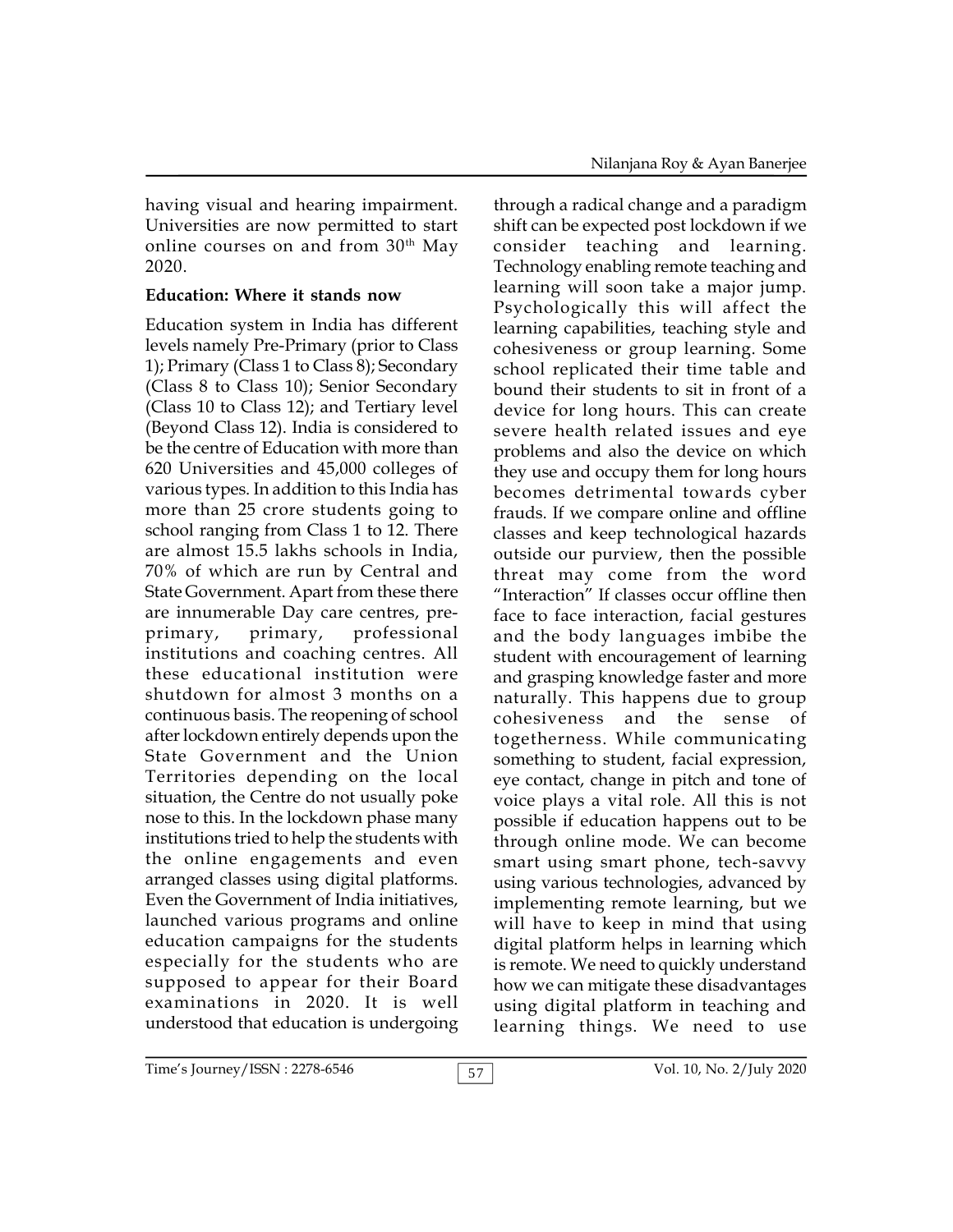#### Social Distancing and the Changing Face of Education

technology in such a way so that human touch and the sense of togetherness are kept to an acceptable level. As per Mehrabian model which is called 7-38- 55 Rule, only 7% of what we communicate consist the literal content of the message. Voice, tone and volume take

up 38% and 55% of communication consists of body languages. So we can conclude traditional teaching and learning will have to adjust accordingly benefiting both students and the educators amidst the virtual world of Flipped Classroom.



These are some of the common platforms e-resources and channels which helped students and teachers nationwide during the lockdown phase. However the problem is deeper now, the presence of websites and platforms are not enough for the students and even for the teachers post lockdown. Educators must seek the relevance and how the technology is affecting the learning capacities of their students. India has the calibre and capacity for technological development but the question is to be asked are these technologies enough for educating Indian students, uplift their morale and encourage them as learners. India should

take proper care for the health and hygiene of the students through various measures then only India can reap the benefit of the technology. India should first arrange for digital literacy campaign for teachers, health and hygiene measures inside educational institutions and suitable health care measures for all the staffs including their family members.

The present study is undertaken to access individual's attitude towards social distancing and its effect on normal social life, remote learning and changes in educational strategies and systems in Kolkata. The survey also assesses the expectations of teachers and the students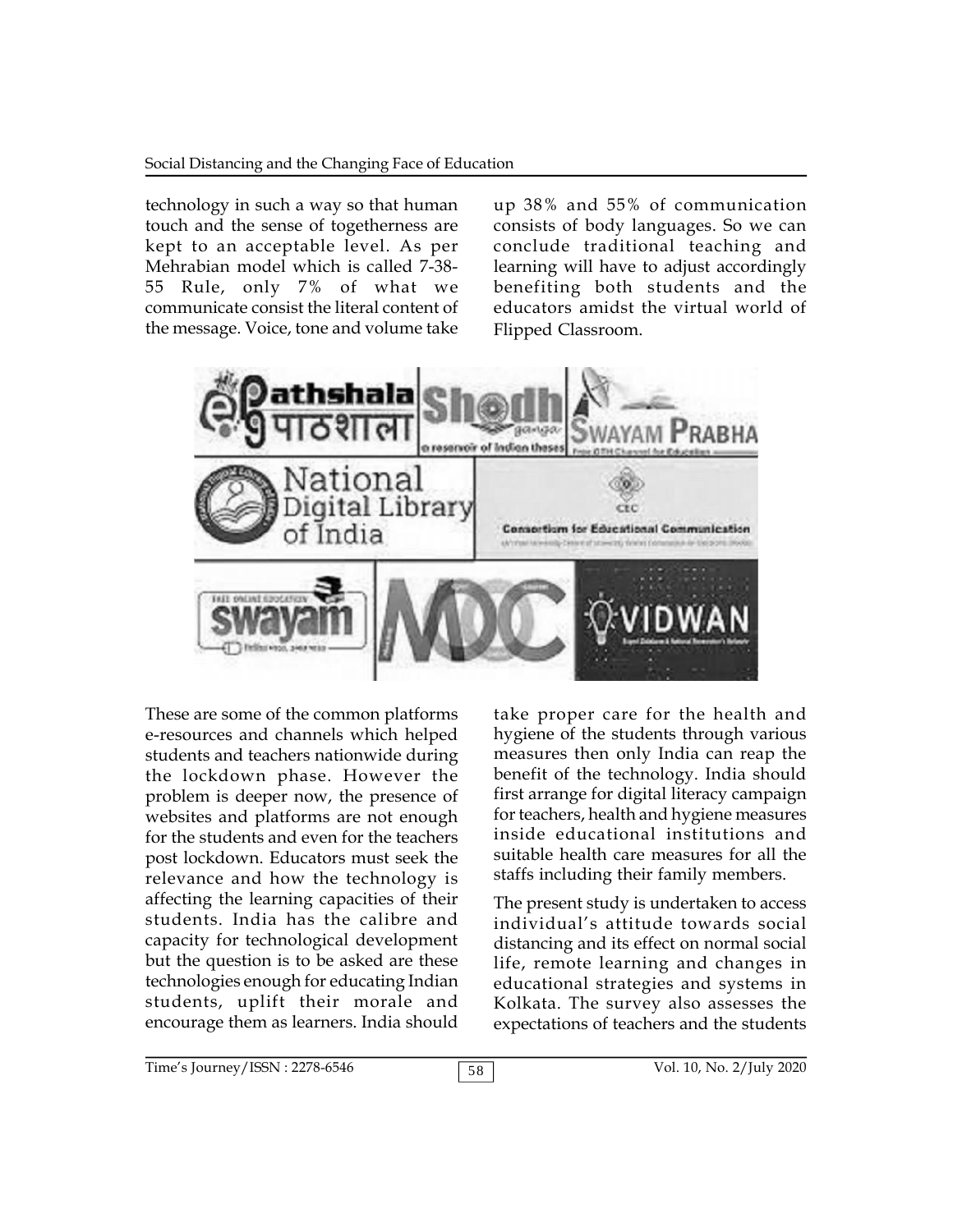from the newer version of teaching and learning

## **Review of Literature**

In this section several researches highlighting the challenges and obstacles of e-learning in the backdrop of Covid-19 have been considered from international to Indian perspectives. The literatures have served groundwork of the study.

Wikramanayake (2005) in his work mentioned that educators must be aware of available technology and shall take initiatives to implement the technology for teaching students.

Jeong and Brush (2008) established that the relationship between satisfaction of students and social presence is not statistically significant. Rather the critical factors revealed by the study which affect student perception of collaborative learning are communication medium, course structure and emotional support.

• In the research work of Shu-Sheng Liaw (2008) it was found that perceived selfefficacy is a vital factor influencing satisfaction of learners. Behaviourally learners put reliance on both perceived usefulness and perceived satisfaction for evaluation e-learning system.

 Ward et al (2011) pinpoints that teachers are to be provided with opportunities which are necessary for them to explore and teach students. This will be possible only if policy makers of Information and Communication Technology (ICT) gives due importance.

Fransson et al(2018) in their study

pointed out that teachers differ in capabilities to utilise digital platform. It is concluded by the researchers that a teacher with a certain level of digital knowledge and competence especially those who have integrated and equipped themselves with the suitable technologies are well placed to gain from digital platform and their acceptance from the student's perspective will be much higher. However, the study further claims that sometimes digital technologies are erroneously perceived as indicators of teacher professionalism.

Shah (2020) in a letter raised a question on credibility of online teaching. He pointed out that less than 0.01% Indians can afford the luxury of adequate space at home, peaceful surroundings, unlimited access to high-speed broadband, an army of latest electronic gadgets, mastery over hardware and software, and complete peace of mind to have online classes.

## **Objective of the Study**

a) To identify how students in Kolkata are practising Social Distancing and carrying out their education during and post lockdown and how their educational institutes including the teachers helped them in achieving so.

b) To identify the problems associated in e-learning or remote learning in comparison to the offline traditional teaching and learning.

c) To identify the expectations of teachers and also students in post lockdown phase of teaching and learning.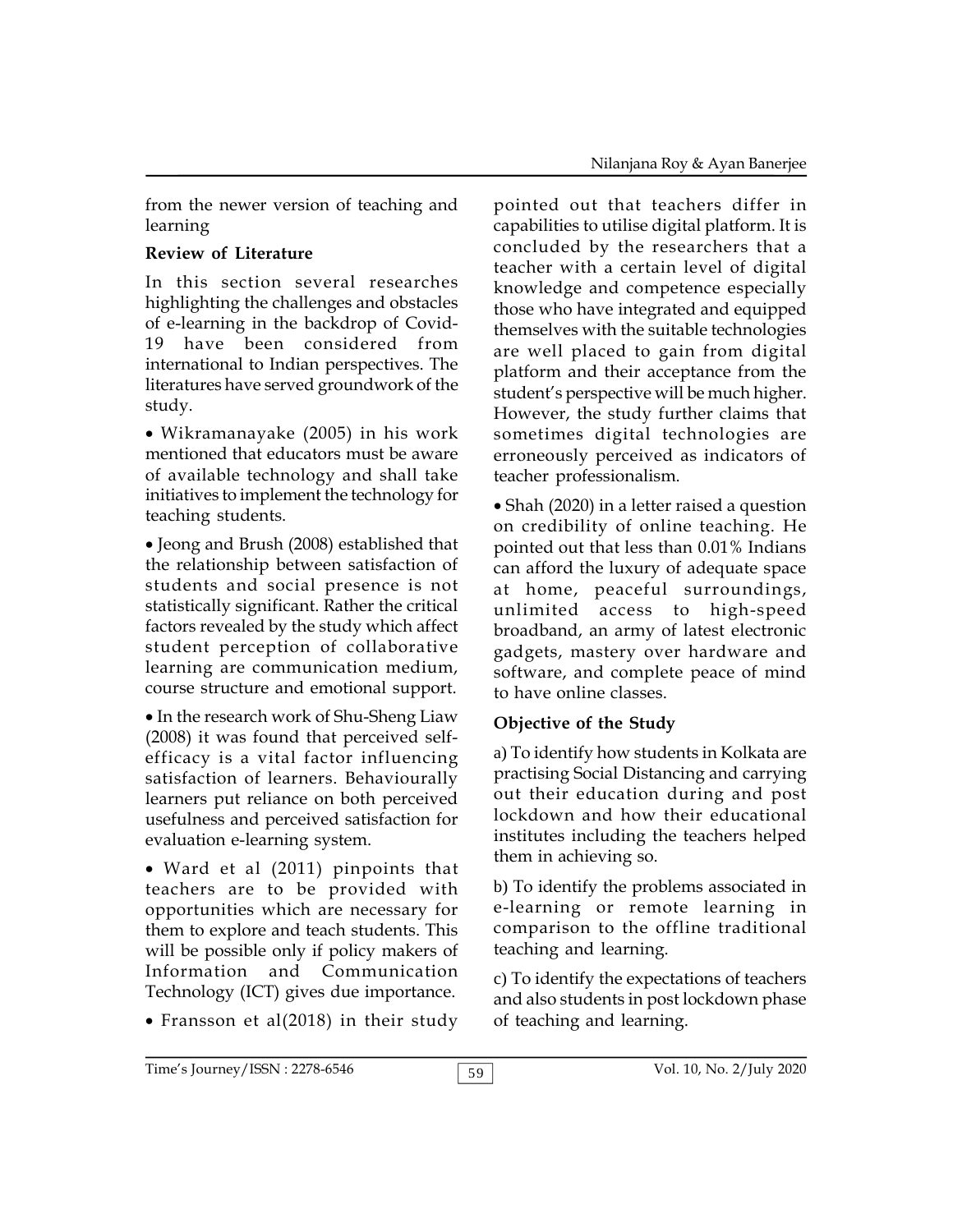d) To understand the different strategies that can be implemented by educational institutes in Kolkata in order to face the paradigm shift of teaching and learning from face to face physical interaction to remote learning.

## **Methodology of the Study**

For the study, data had been collected from both primary and secondary sources. Purposive sampling method is employed for collecting data. Primary data was collected in the month of June 2020. Through two separate sets of questionnaires responses from 50 teaching fraternity and 206 students had been collected from different institutions in Kolkata. The primary data is analysed by employing statistical tools of simple percentage analysis. Secondary data is gathered from various reports, periodicals, internet and newspaper etc. Their responses are analysed using IBM SPSS version- 26.

The Principal Component Method is considered for the purpose of determining minimum number of factors that would account for maximum variance in the data collected to understand the problems faced by students in accepting the newer version of learning. Factors with Eigen value(s) greater than 1 were retained and others were ignored. For the analysis *Scree Plot*, a graph of Eigen Value were constructed for diagrammatic view of the acceptance and rejection of factors contributing to the problems faced by students relating to changed face of education. For simplicity and interpretability Varimax Rotated Factor Matrix had been considered.

# **Education in the Time of Isolation**

Practicing social distancing is a huge challenge. Especially for the people of India who always like to be around people. Be it a social function, wedding ceremony, religious festivals or even a birthday party we always like to be around and with our close ones, our relatives. Our sentiments have grown up in such a way that we feel broken or incomplete if there are no people around. From our very childhood we have seen and familiarised ourselves in to such an environment, where we have seen and enjoyed something called family value and presence of people around. In our lifetime we meet across numerous people, some in workplace and some in school, colleges, some are very close and some turns out to be worthy enough to be present in social sites. Whatever it may be we as Indians enjoy gatherings, festivals and meeting people and it becomes really difficult for us to suddenly adjust ourselves and move away from people around, isolating ourselves in locked rooms. What could be the aftermath of this practice is worthy to understand. We are isolating ourselves; fear has engulfed us as number of COVID – 19 positive cases in the country is rising. Even though we are maintaining social distances, are we really safe? May be we are trying not to spread the fatal virus, but are we not disturbing our mental peace? Are we not engulfing ourselves into depression? Are we not treating our daily existence as a mere time passing events, waiting for the time when it will be virus free again? Are we not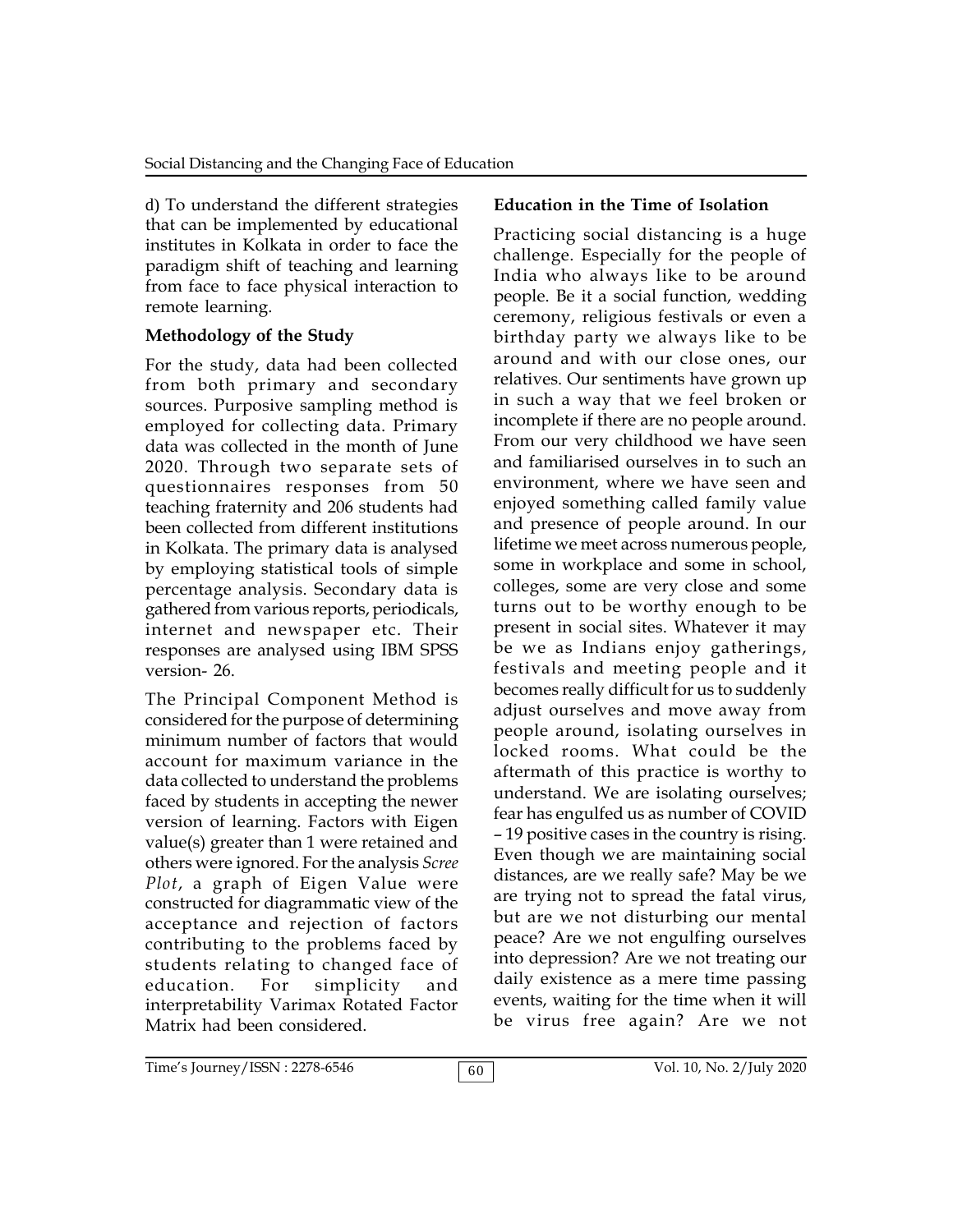endangering ourselves in to hopelessness? There are a lot of questions waiting answers. Central theme is that are we thinking about the aftermath of this isolation, this social distancing? Some may argue that social distancing has paved the way for someone very busy to be with family with children. Some may

"Ghar pe baitho, kaho piyo mast raho" (Remain in home, eat, drink and enjoy). But little we think that the aftermath will be more serious. Some may lose their jobs, some may be bound to relocate in search of new jobs, some may be in depressed state of mind and some may find it difficult altogether again to climb the ladder. Many companies by now have embarked upon "Work from home" strategy. Working from workplace compared to working from home, does the productivity and efficiency remains the same?

Social isolation can increase the risk of a variety of health problems. This includes heart disease, depression, dementia and even death. Julianne Holt-Lunstad a research psychologist at Brigham Young University and his colleagues determined that chronic social isolation increases the risk of mortality by 29%. What can be the reason to these health disturbances just because someone is asked to isolate him or her? It was found in research that having a friend presence can reduce a person's cardiovascular response to stressful task. There is a correlation between perceived social connectedness and stress responses. As per a recent report from the National Academy of Sciences, older generations may be more susceptible for this isolation. Older

generation will fear about loss of family or friends, chronic illness, and sensory impairments like hearing loss which will make more difficulty to interact. Mere Silence will prevail everywhere. With people talking less and interacting less, sharing less ideas., emotions and expressions and all will get piled up with no one to share. However all people will not be effected to this. People generally are remarkably resilient. The example of US prisoners during the Vietnam War who were confined in tiny cells called "tiger cages" sometimes in water up to their chin is worth taking here. Prisoners who believed that, no matter how bad things were, they would survive and the war would eventually be won had better mental health later on in life. So the mantra is remaining Optimistic which can ensure long term good health, whatever the situation is. So the fear of unknown and the deadly silence can be broken if one remains optimistic. But here lies the difficulty not all person are like those of US prisoners.

Technology now days are acting as saviour from this deadly silence. People now are commuting with each other on social platforms. Texting in whatsaap and using Facetime has really taken up some worries. We are fortunate enough to live in an era where technology allows us to see, hear, touch and feel virtually. But non-verbal behaviour cannot be undertaken by virtual medium. Some researchers argue that even body languages, gestures and change in tones and pitches in voice are important for any sort of communication.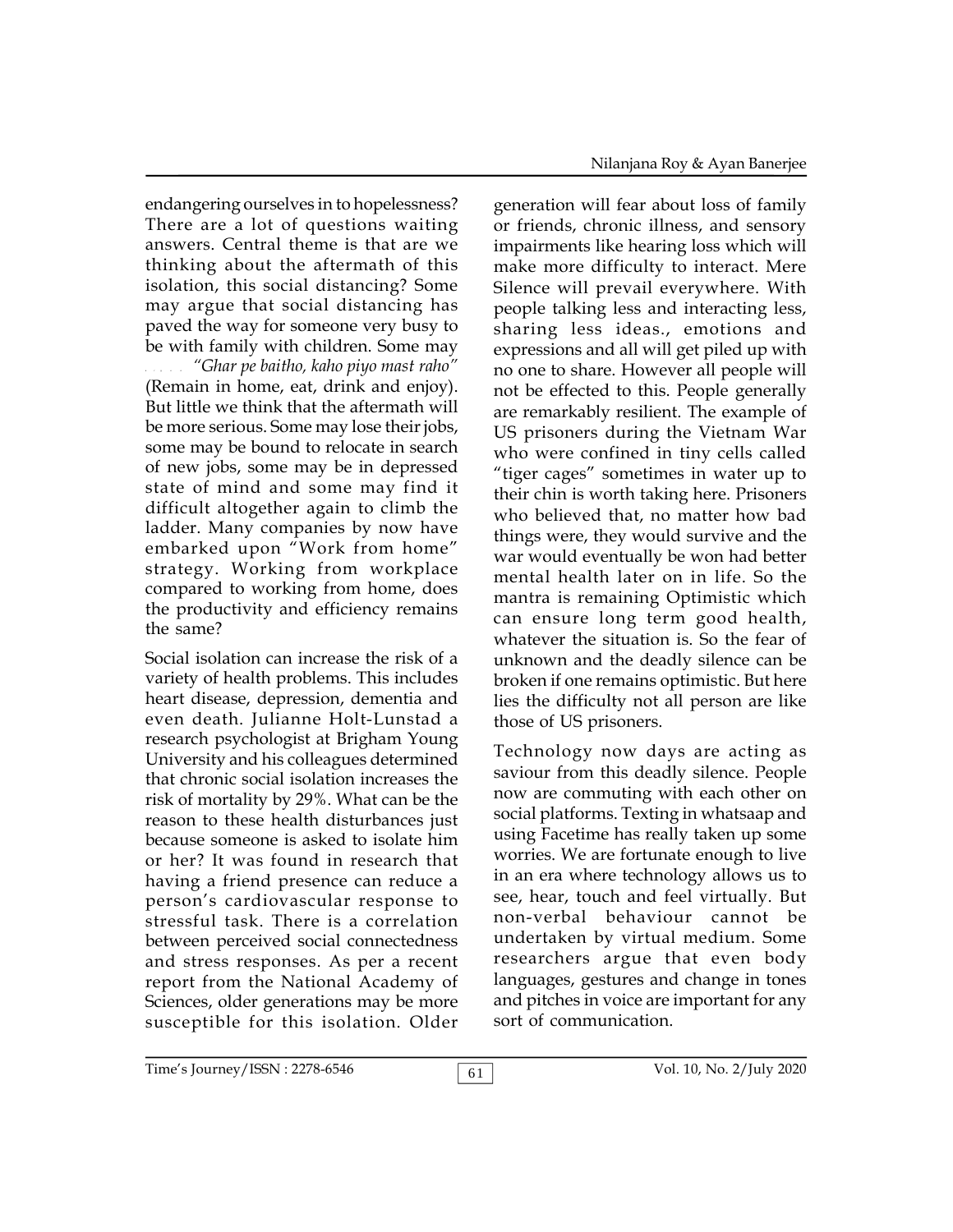French sociologist Emile Durkheim used the phrase "collective effervescence" to describe the shared emotional excitement people experience during religious ceremonies. The feelings of gathering and cheering up for a team in a sport have the same sensation. We can reinforce the idea that we are something larger than ourselves, when we are amidst a group, sharing common feelings. Our voice multiplies and joins the thousands. We feel united. Isolation keeps us away from these feelings; it contrarily tells us that you are alone. Our voices shimmer day by day, we feel lost and silence prevails and triumphs.

As far as education is considered dangerous side is that due to lockdown and Corona virus a generation education is turning out to be disruptive. Some States planned to use Doordarshan, All India Radio promoting audio-based learning among students. Continuation of education is now a headache to Ministry of Human Resource Development and various other regulators such as CBSE, NCERT etc. They are constantly devising fruitful strategies to come out of the situation. Unfortunately low expenditure and lack of seriousness on Education sector in India is adding to the problem. Alternative academic calendar issued by NCERT states four-weeks of activities at home encompassing various subjects. For senior students i.e. students from Class V onwards will have to get their education through online mode. They will have to adjust themselves with the merits and demerits of remote learning. Some States are planning to use resources suggested

by MHRD and e-pathsala. However there has been hardly any discussion relating to problems one might face while implementing online education. The 75th report of National Sample Survey Office (NSSO) highlights that 23.8% of household in India are equipped with Internet facilities. Rural availability of the internet is 14.9% and in urban areas 42% of the household are having internet amenities. But the problem is out of 23.8% household having internet facility only 20% are able to use the tool. In this scenario role of parents to guide their ward with suitable and timely education is an important challenge. Just imagine a student whose parents are both working. The current models of education as given up by NCERT includes that process of teaching must imbibe the students with qualities such as analytical and logical reasoning. This model of NCERT assumes that parents must be intellectually strong in order to impart education to their children. However NSSO surveyed that 26.1% of the population above 15 years of age is illiterate. A whopping 77.4% of the Indian population may not have such calibre or education required to educate their kids. Situation in rural India is worst with 69.6% not literate even to middle school. Closure of school affected the daily nutrition of the students as mid-day meal initiatives came to a halt amidst lockdown. More than 12 crore students across the country were under the radar of mid-day meal schemes. Mid-day meal is considered to be an important factor contributing towards increased school enrolment. As per reports by PRATHAM students will find difficulty in resuming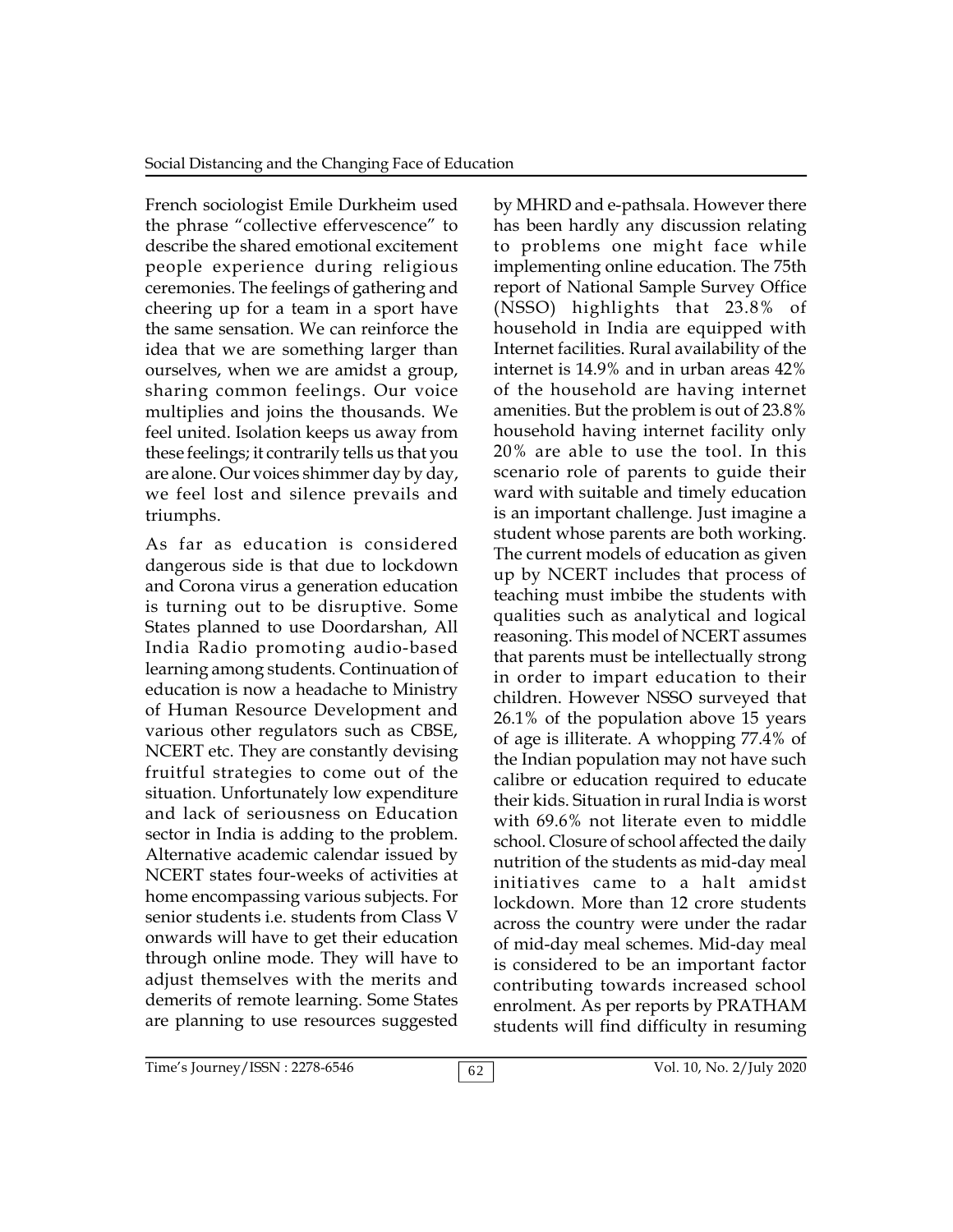school as they will be less confident after a gap of almost half an academic year. As per CMIE 11.9 crore people have lost their jobs within two weeks of the lockdown. Since there were job cuts due to lockdown, parents of the disadvantaged household will spend less for educating their children.

#### **Analysis and Findings**

#### **From Teachers' Eye**

To get an idea about the perception and experience of taking online classes and the

**attachment of respondents**

views on remote learning and teaching including changing face of education educators from various Schools, Colleges and Universities around Kolkata have been surveyed. 50 teachers from various school, colleges and universities responded to the questionnaire targeted to them. Out of the total respondents around 74% are associated with various government, private and autonomous colleges, 8% from universities and 18% from various schools (especially from class 9 to class 12) of Kolkata.

#### **Fig 1: Nature of institutional Fig 2: Type of institution of respondents**



## **Institutional Attachment**

Around 84% (42) of teachers welcomed this new paradigm of education and took online classes during this lockdown period. But their overall experience is varied in nature. For 32% of faculties the

# **Type of Institution**



experience is satisfactory whereas for 44% it is good. Figure 3 and 4 represents the views and experiences on online classes respectively.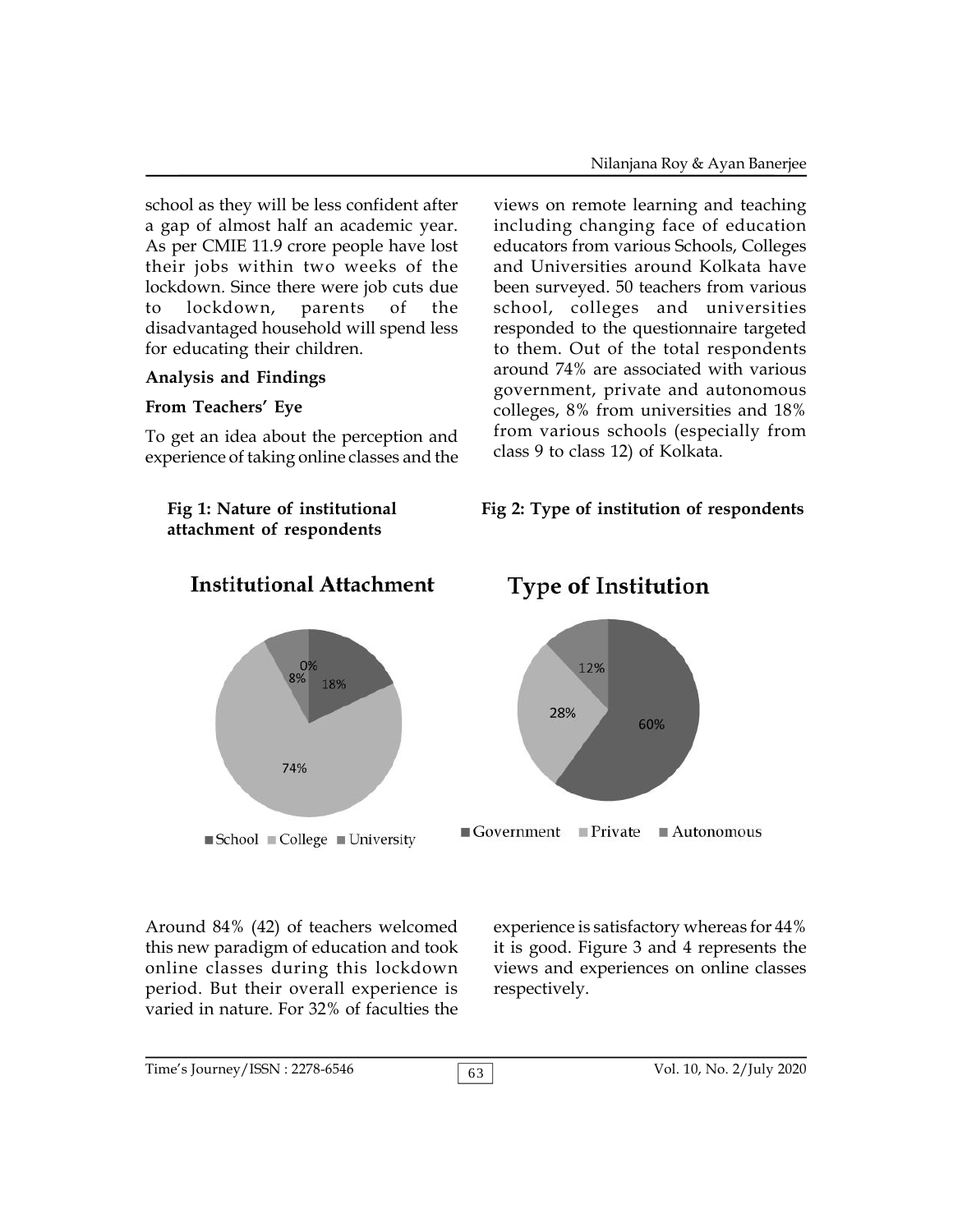

Around 50% faculties used Zoom as a deliver their platform for taking online classes and rest 50% used various other types of apps like Google Meet, WebEx etc. as evidenced from Fig.5. Zoom thus is so far the most preferred platform among teachers to

deliver their online lectures and share their teaching materials to students. However from the research works of G Fransson *et al* "Digitalise and Capitalise? Teachers' self-understanding in 21st century teaching contexts", teachers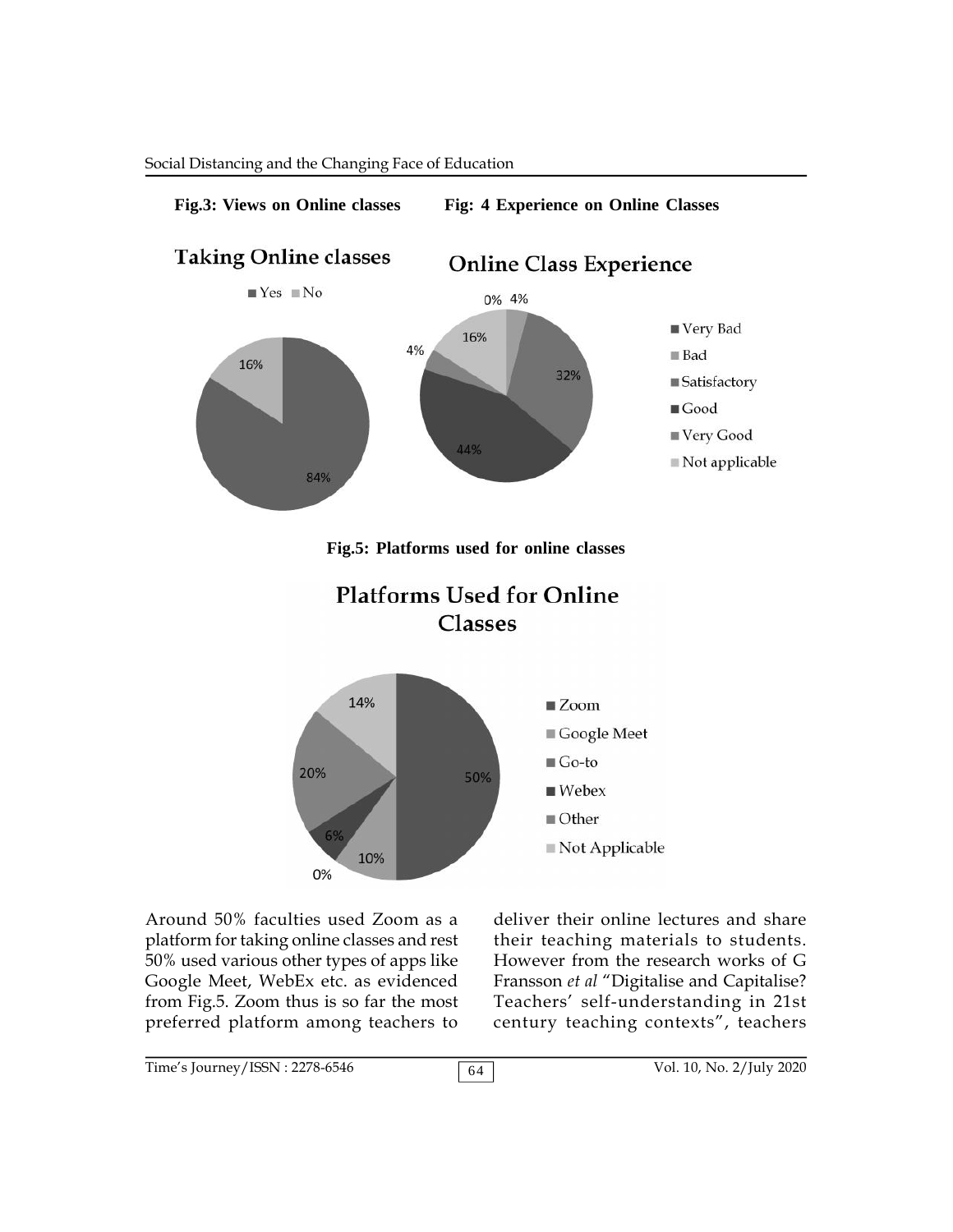differ in capabilities about how they utilise digital platform.

This online teaching has enormous potential to provide accessible and quality education. But proper internet connectivity, sound technological knowledge among facilitators and students and more importantly selfdisciplined students can only make this

initiative a grand success. To understand the level of obstacles faced by the teachers, factors like availability of internet, technological knowledge, interacting and managing students, capacity to take practical classes and assignment checking have been considered. A mean score analysis is conducted based on the responses obtained.

| Table 1: Degree of Responsiveness on Various Obstacles Faced by Teachers |  |  |  |
|--------------------------------------------------------------------------|--|--|--|
|--------------------------------------------------------------------------|--|--|--|

| a contract and a contract of the |   | .  |    |    | . <b>.</b>       | $\cdots$ |
|----------------------------------|---|----|----|----|------------------|----------|
|                                  | . |    |    |    | All contracts of |          |
| Internet connectivity (F1)       |   |    | 5  | 21 | 22               | 50       |
| Technical Knowledge (F2)         | 4 |    | 12 | 23 | $\overline{4}$   | 50       |
| Interaction students (F3)        | 3 | 12 | 14 | 13 | 8                | 50       |
| Practical class (F4)             |   | 2  | 13 | 13 | 21               | 50       |
| Assignment checking (F5)         | 5 | 9  | 15 | 15 | 6                | 50       |
| Managing students (F6)           | 5 | 13 | 8  | 13 |                  | 50       |

*Source: Primary Survey*

**Table 2: Mean Score Analysis**

| <b>Factors</b>             | <b>Mean Score</b> | Rank |
|----------------------------|-------------------|------|
| Internet connectivity (F1) | 4.24              |      |
| Technical Knowledge (F2)   | 3.32              | 3    |
| Interaction students (F3)  | 3.2               | 4    |
| Practical class (F4)       | 4.02              | 2    |
| Assignment checking (F5)   | 3.16              | 5    |
| Managing students (F6)     | 2.84              | 6    |

*Source: Primary Survey*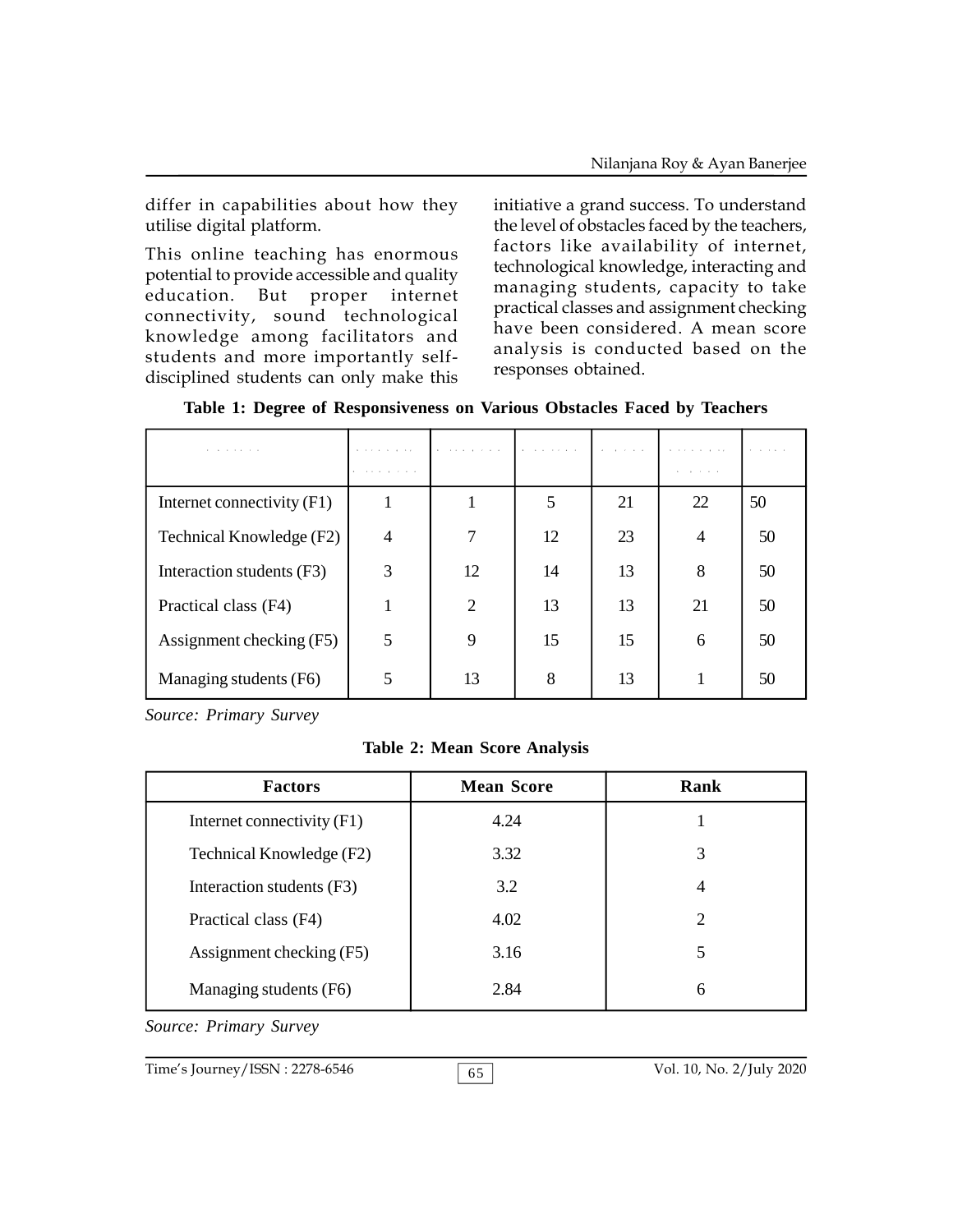On the basis of the responses shown in Table 1, mean score has been calculated in Table 2 and the factors were ranked accordingly. The factor that got major attention was internet connectivity. Amphan super cyclone can be the evil acting behind teachers choosing this option or strongly agreeing upon this option. Kolkata after Amphan super cyclone witnessed huge crisis over electricity and internet. What so ever internet is the key factor for any remote teaching and learning. Online education can prove to be effective only for those who can get internet access. Considering huge part of rural India internet accessibility is a big challenge in front of West Bengal government. Taking practical classes especially for under graduate students is another big challenge. For lab based teaching and learning things will get more complicated Minimal computer knowledge is the need of hour. There is no doubt that these types of obstacles will definitely create digital divide leading towards educational inequality. 68% of the respondents' agreed whereas 28% expressed doubt about educational inequality through digital divide.

Another important factor is adequate infrastructure in institutions. Initiatives taken in the college level during this universities lockdown phase were mostly by the faculties themselves. But for long term planning huge infrastructural investment is required. Around 36% of the respondents said their institution doesn't

have those facilities. If infrastructural problem prevails in city like Kolkata then it is quite obvious that rural institutions are lagging much behind.

Online classes during this crisis period are definitely better than no classes but this can't substitute classroom lectures.84% of the respondents said that online classes are not as effective as offline classes. It is to keep in mind that all the students are not meritorious and efficient.

Though considering the current uncertain situation majority expected combination of both online and offline classes in the upcoming session because education must go on.

## **From Students' Eye**

The paper also attempts to identify how students in Kolkata are practising Social Distancing and carrying out their education during and post lockdown and how their educational institutes including the teachers helped them in achieving so. The study also aims to understand whether students have really welcomed the changed face of education and their level of acceptance in relation to remote learning. In order to do so we have collected responses from 206 students from various schools mainly from class 9 to class  $12(18%)$ , colleges  $(65%)$  and  $(17\%)$ . Among the respondents around 16% students are of 14- 17 years of age whereas 67% and 17% are from 18-21 years and 22 -25 years age groups respectively as evidenced from Fig6 and Fig7.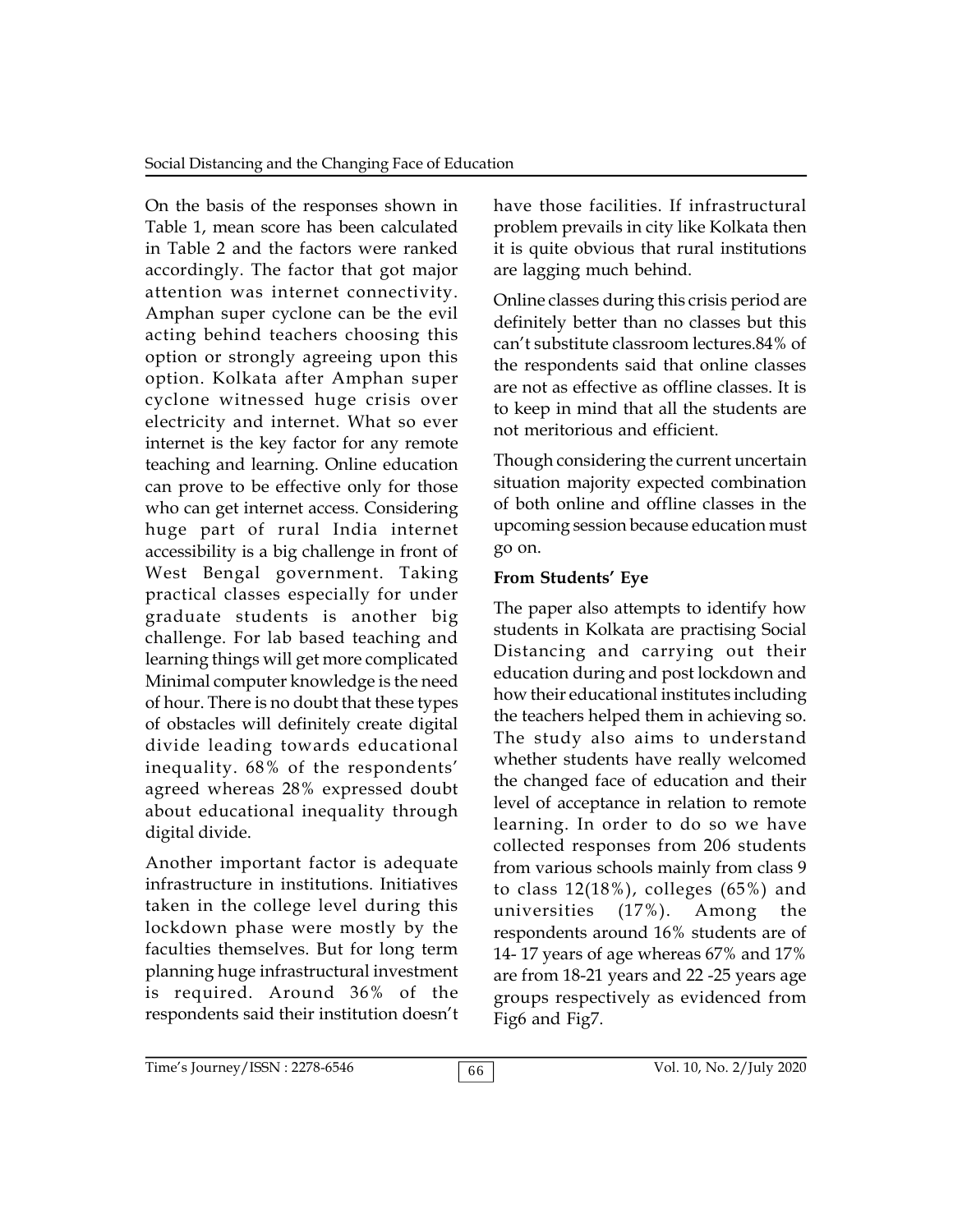

Practicing social distancing, wearing masks have become the new normal. "Stay home and stay safe" is the new anthem. This locked down scenario has changed the lives of the students as well. Around 99% of the respondents are with their family during this phase.49.5% of them visited market place followed by 32.5% who were out of their home to meet the medical emergencies. Though 38.8% preferred to stay locked indoor. Fig 8 shows the places visited by respondents during the lockdown period. ■School ■College ■University





This new normal has changed our lifestyles as well. Students were forced to do jobs which they were not accustomed

to. 35.9% students said that they are spending more than 50% of their time on daily tasks which they were not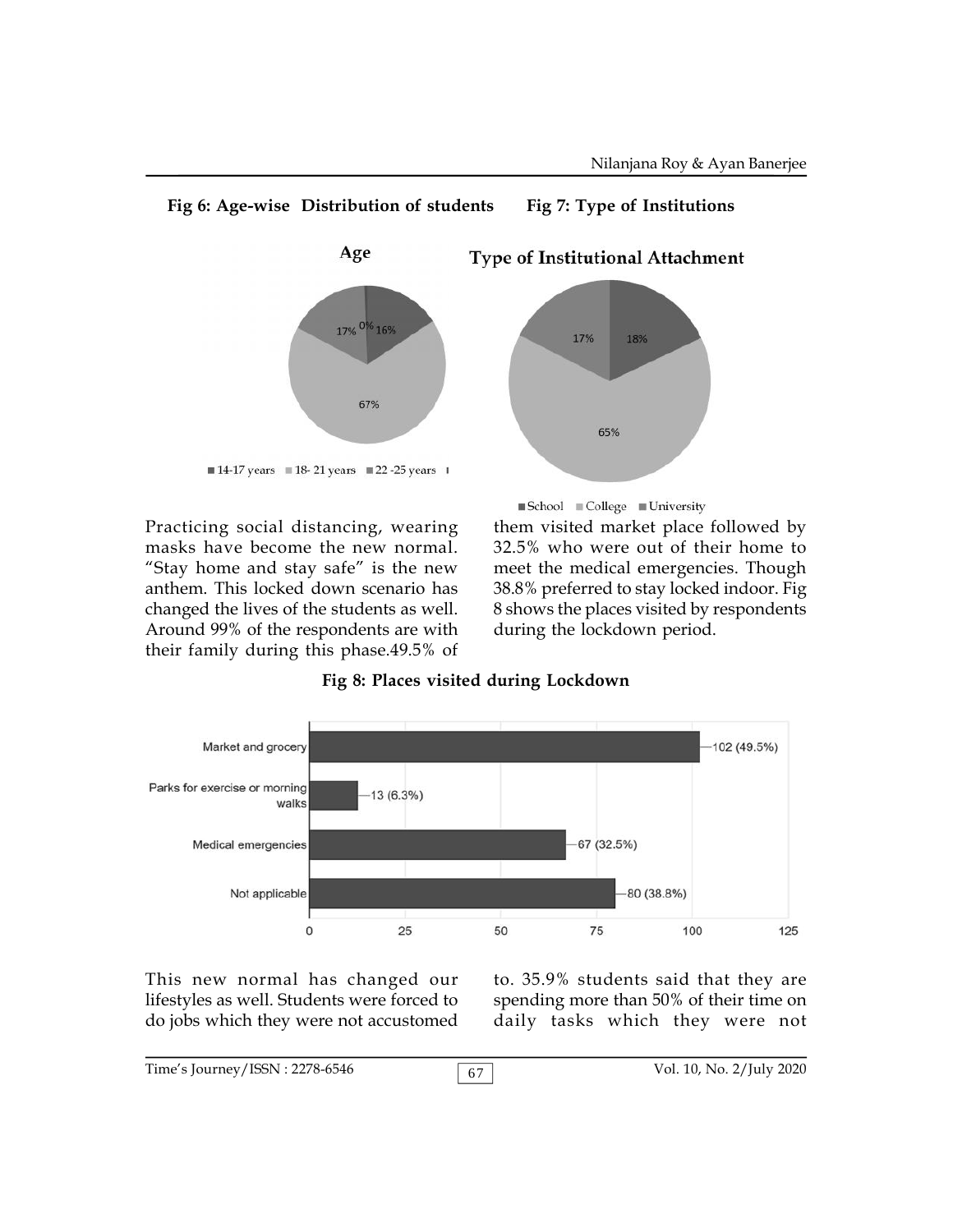accustomed during normal time. Interestingly majority of them pointed out that the social distancing will hamper group learning and cohesiveness. French sociologist Emile Durkheim used the phrase "collective effervescence" to explain the joy and happiness a person gets when attached to a group. In the new forms of education students will definitely miss their classmates, their presence around and most importantly the excitement and competition of learning and gaining knowledge together. As per Fig.9, 22.8% students said that the social distancing and being locked down in a particular place can lead to depression and other clinical thoughts though 52.4% of the students were not sure about this.





During this time maximum number of students is spending their time submitting online assignments, listening to music and chatting with friends and relatives mainly.

Fig.10 shows the percentage of students spending their time into different activities.



**Fig 10: Activities of the respondents during lockdown**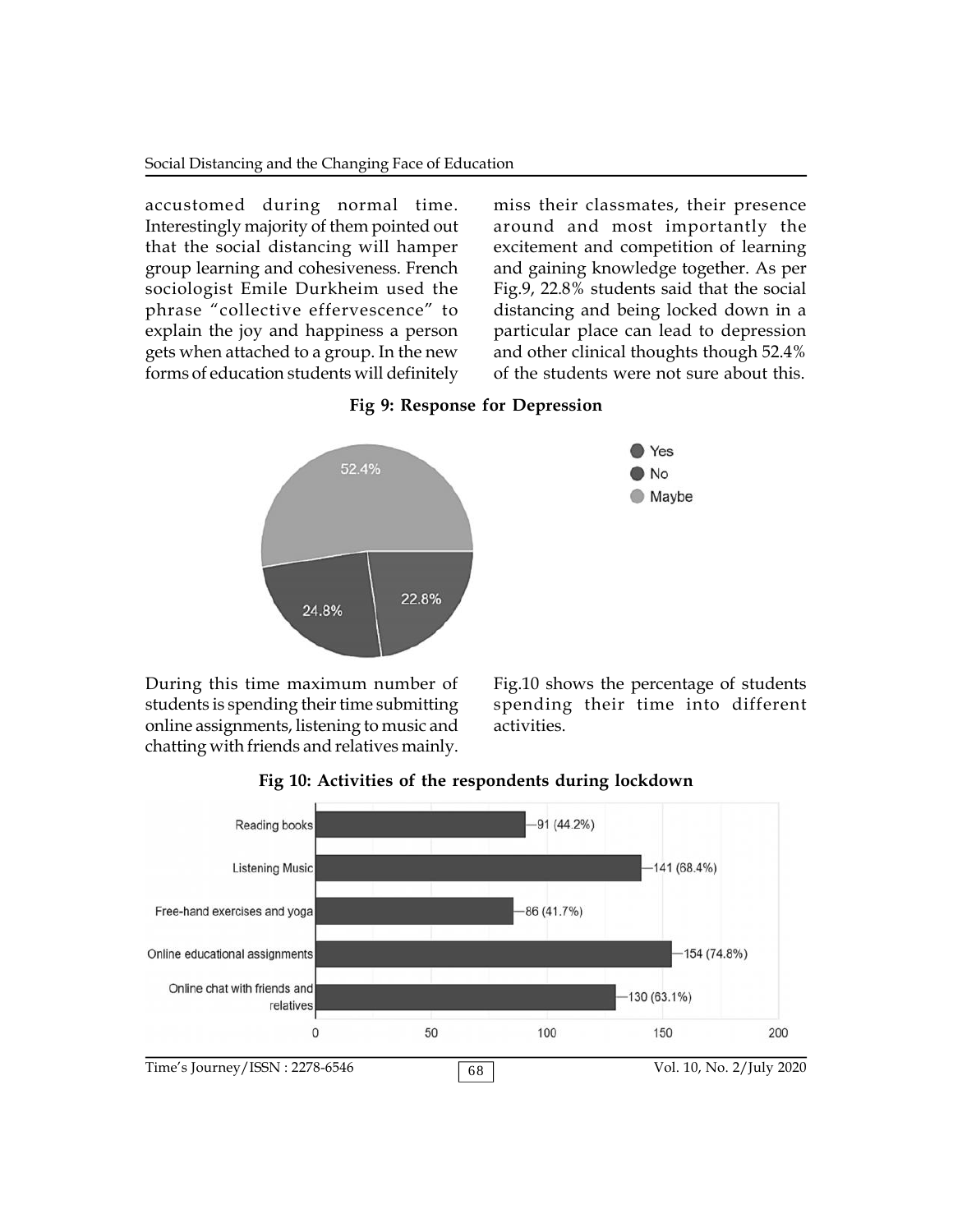Student's response also confirms that there has been a huge paradigm shift in education.71% responded that before this pandemic they have not attended any with online classes. 74.8% of the students acknowledged that their institutions have provided study materials during this lockdown period. 51% of them are attending 1 to 2 classes daily whereas 21% are joining 2 to 3 classes on regular basis. However majority of the students, 69% said that they do not prefer online classes over physical classes.

The paper also tried to identify the problems that are faced by the students or may be faced by them later on while dealing with the online classes. The problems that they may encounter or have already encountered due to remote learning had been captured in some

factors as considered in this paper such as unstable internet connectivity, clearing doubts without face to face interaction the teacher, insufficient communication with teachers, online assignment submission, attending practical classes, absence of academic environment at home and in-disciplined participants in the online class.

The value of the KMO was .805 which exceeded the factor analysis validity threshold value of 0.5 which is considered as a normal acceptable limit and an adequate measure of sampling. The threshold limit was supported by Bartlett's test of Sphericity which is significant at 0.000 which proved that the outcomes obtained were significant as shown in Table.3

**Table 3: KMO and Bartlett'sTest**

| Kaiser-Meyer-Olkin Measure of Sampling Adequacy | .805    |      |
|-------------------------------------------------|---------|------|
| Bartlett's Test of Sphericity                   | 400.779 |      |
|                                                 | 21      |      |
|                                                 |         | .000 |

*Source: SPSS, Primary Data*

The inter-item correlation of all the 7 variables (Table 4) shows the pattern of relationship among inter-item. Doubt clearing and communication of teacher had been found to be highly positively

correlated. Table 4 also depicts that the relationship between in-disciplined participants and absence of academic environment is positive.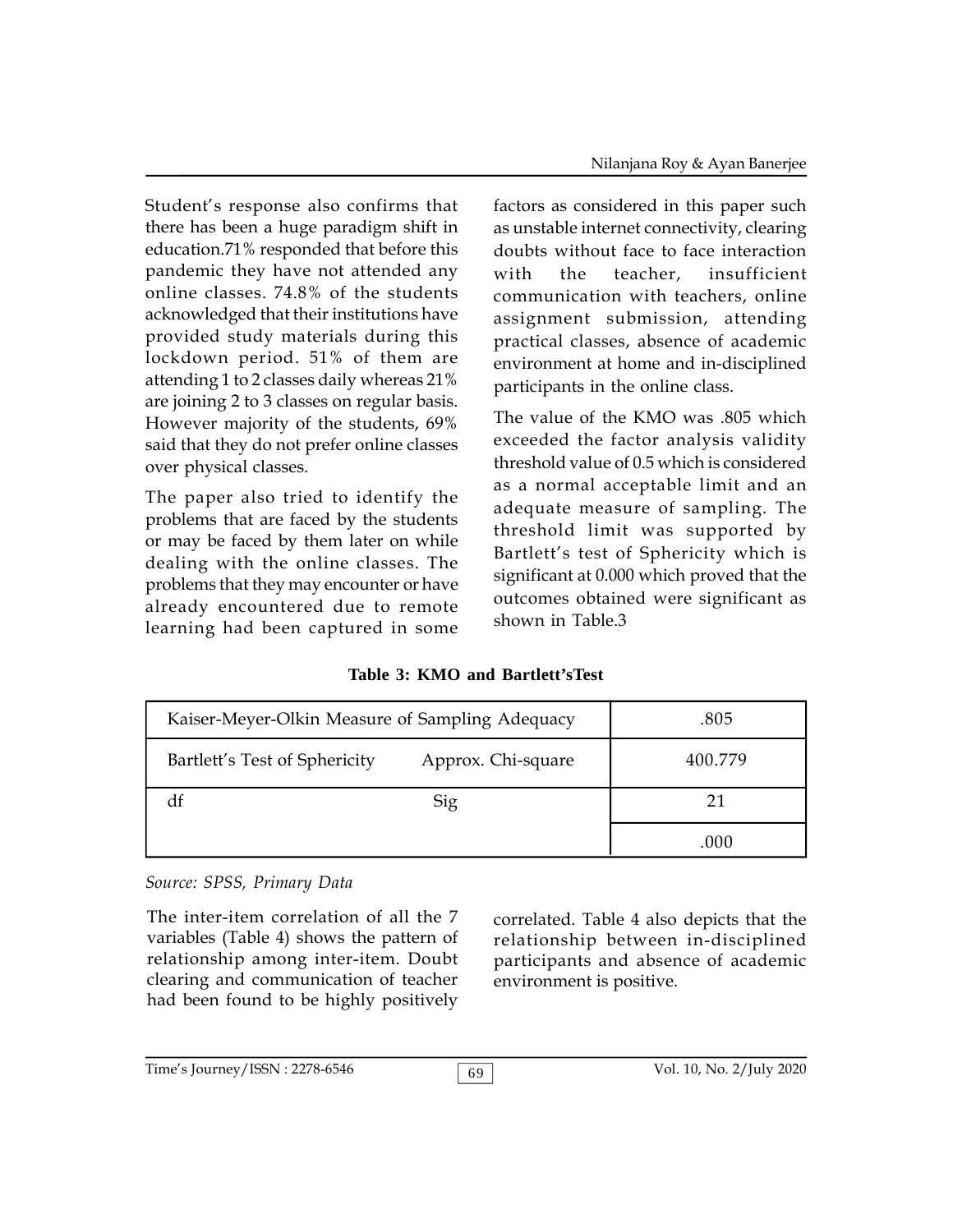|                             | Indisciplined<br>participants              |                           |                |                           |                          |                                   |                                       | $1.000\,$                      |                              |
|-----------------------------|--------------------------------------------|---------------------------|----------------|---------------------------|--------------------------|-----------------------------------|---------------------------------------|--------------------------------|------------------------------|
|                             | Absence of<br>academic<br>environ-<br>ment |                           |                |                           |                          |                                   | $1.000\,$                             | .491                           |                              |
|                             | Attending<br>Practical<br>classes          |                           |                |                           |                          | $1.000\,$                         | .355                                  | .224                           |                              |
|                             | Assignment<br>submission                   |                           |                |                           | $1.000\,$                | .302                              | .263                                  | <b>120</b>                     |                              |
| Table 4: Correlation Matrix | Communication<br>teachers                  |                           |                | $1.000\,$                 | .367                     | .348                              | 416                                   | .319                           |                              |
|                             | Doubt<br>clearing                          |                           | $1.000\,$      | .685                      | .333                     | .450                              | .480                                  | .355                           |                              |
|                             | connectivity<br>Internet                   | 1.000                     | .408           | .393                      | .098                     | 325                               | 401                                   | .281                           |                              |
|                             |                                            | Internetconnect-<br>ivity | Doubt clearing | Communication<br>teachers | Assignment<br>submission | Attending<br>practical<br>classes | environment<br>Absence of<br>academic | In Disciplined<br>participants | Source: SPSS, Primary Survey |
|                             | Time's Journey/ISSN: 2278-6546             |                           |                |                           |                          | $70\,$                            |                                       |                                | Vol. 10, No. 2/July 2020     |

Social Distancing and the Changing Face of Education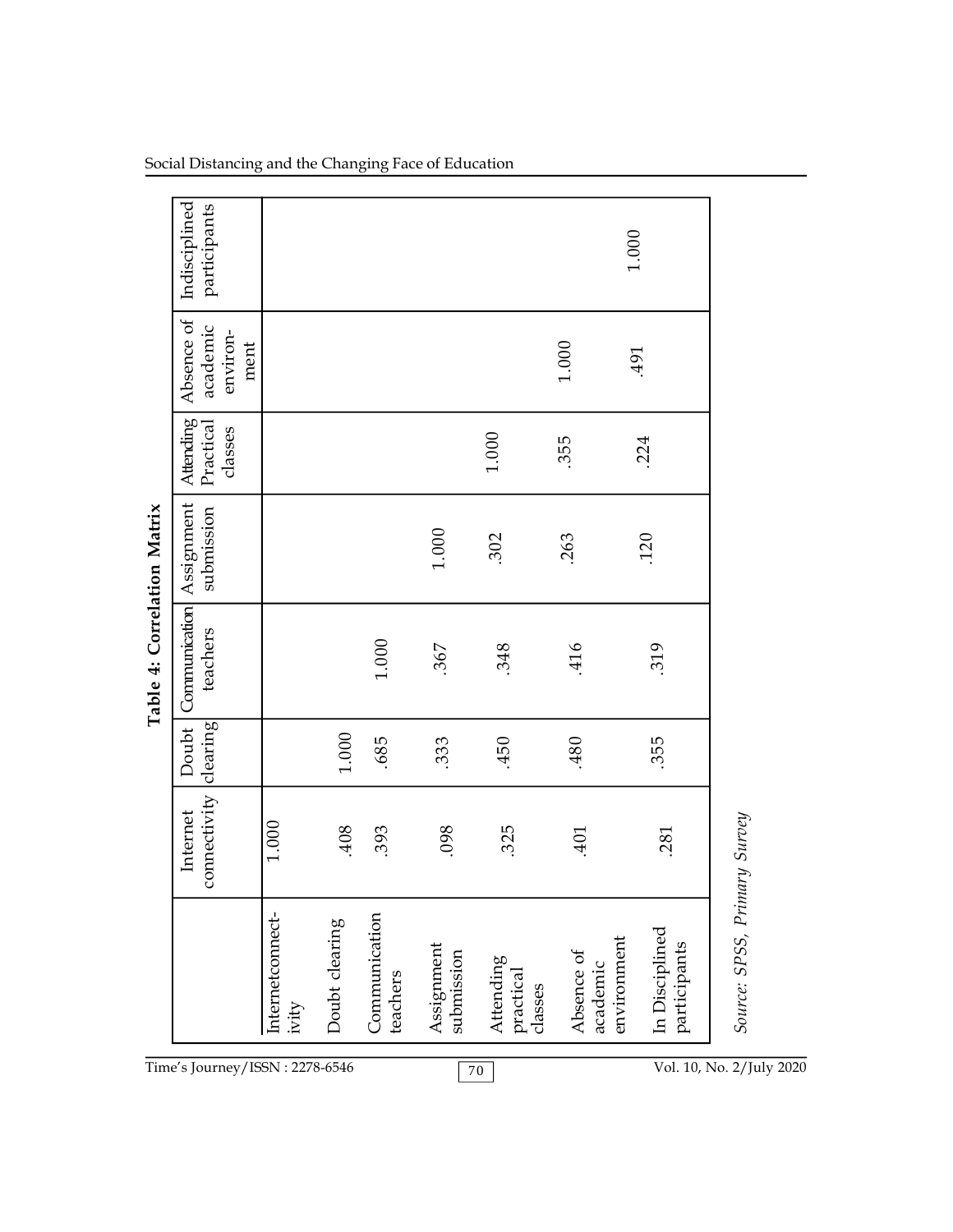Table 5 depicts that there are 2 components with initial Eigen values greater than 1. These components cumulatively accounted for 59.800% of the variations in the actual variables which is greater than the minimum acceptable limit. Table 5 also suggests that

only two factors had associative relationship. Cumulative value of rotation and rotation sums of squared loading also equalled to 59.800%. This ensures that initial solution has not been lost due to latent factors. This also ensures suitability of the extraction method.

|                |       | <b>Initial Eigen Value</b> |                             | <b>Extracted Sums of Squared</b><br>Loadings |                     | <b>Rotation Sums of Squared</b><br>Loadings |       |                     |                           |
|----------------|-------|----------------------------|-----------------------------|----------------------------------------------|---------------------|---------------------------------------------|-------|---------------------|---------------------------|
| Component      | Total | $\%$ of<br>variance        | Cumulative<br>$\frac{0}{0}$ | Total                                        | $\%$ of<br>variance | Cumulative<br>$\frac{0}{0}$                 | Total | $\%$ of<br>variance | Cumulative<br>$^{0}/_{0}$ |
| $\mathbf{1}$   | 3.185 | 45.502                     | 45.502                      | 3.185                                        | 45.502              | 45.502                                      | 2.173 | 31.038              | 31.038                    |
| 2              | 1.001 | 14.298                     | 59.800                      | 1.001                                        | 14.298              | 59.800                                      | 2.013 | 28.762              | 59.800                    |
| 3              | .787  | 11.237                     | 71.037                      |                                              |                     |                                             |       |                     |                           |
| $\overline{4}$ | .691  | 9.867                      | 80.904                      |                                              |                     |                                             |       |                     |                           |
| 5              | .577  | 8.249                      | 89.152                      |                                              |                     |                                             |       |                     |                           |
| 6              | .463  | 6.608                      | 95.760                      |                                              |                     |                                             |       |                     |                           |
| 7              | .297  | 4.240                      | 100.000                     |                                              |                     |                                             |       |                     |                           |

**Table 5: Total variance Explained**

Table 6: Communalities depicts the observed variance proportions in every item as regard to the other items. All extraction values are greater than 0.4 and

closer to 1 which signifies satisfactory results of extraction communalities obtained through principal component analysis.

|  | Table 6: Communalities |  |
|--|------------------------|--|
|--|------------------------|--|

|                                    | Initial   | Extraction |
|------------------------------------|-----------|------------|
| .                                  | .         | $\cdots$   |
| Doubt Clearing                     | 1.000     | .686       |
| Communicating with Teacher         | 1.000     | .633       |
| Assignment submission              | 1.000     | .718       |
| <b>Attending Practical classes</b> | 1.000     | .447       |
| Absence of Academic Environment    | 1.000     | .612       |
| In- Disciplined Participants       | $1.000\,$ | .596       |

*Extraction Method: Principal Component Analysis*

Time's Journey/ISSN : 2278-6546 71 Vol. 10, No. 2/July 2020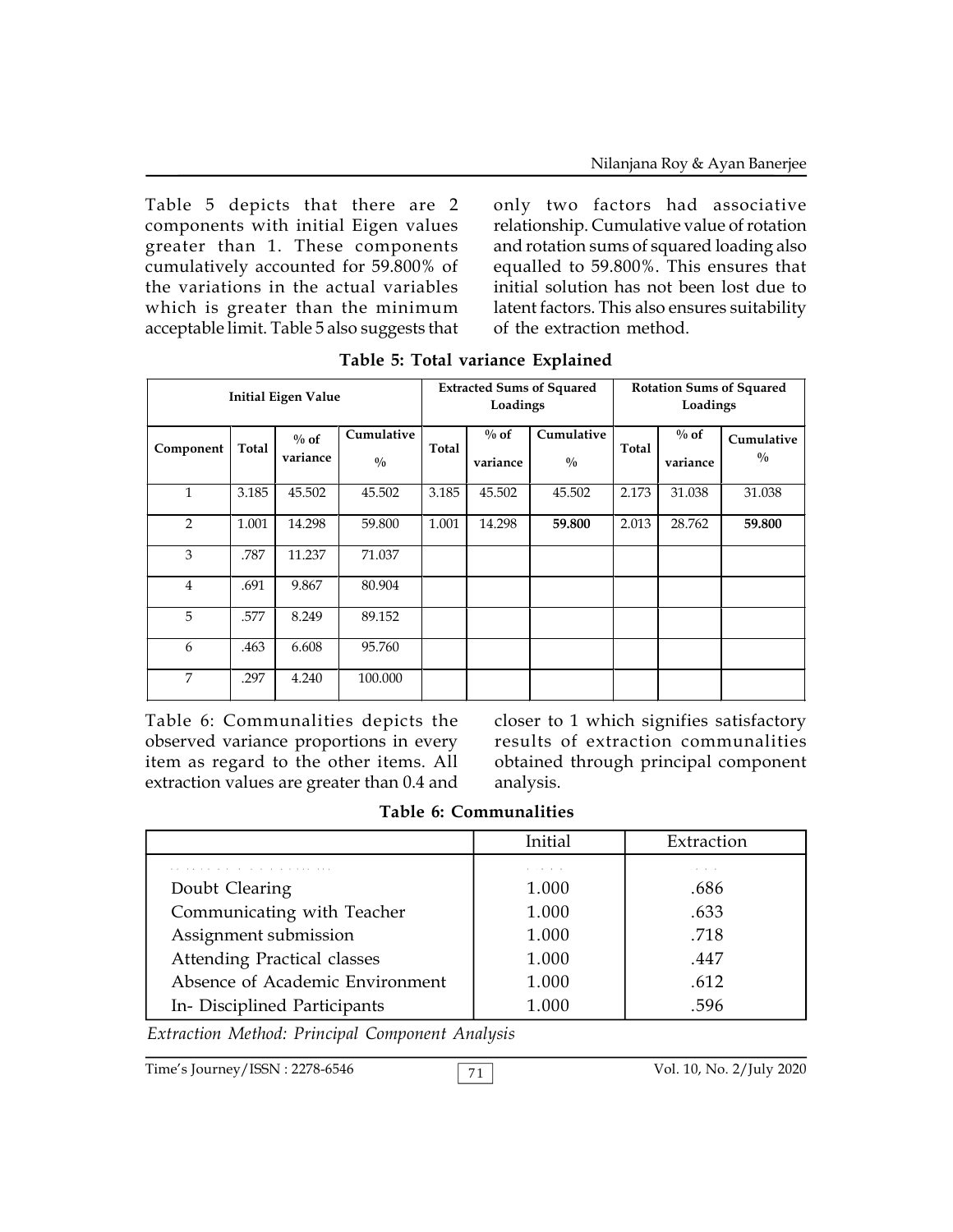Table 7: depicts that Component 1 consists of 4 items (In-disciplined participants, Absence in academic environment, Doubt clearing and Internet connectivity) being greater than 0.5 and Component 2 consists of 4 items (Doubt clearing, communication with teachers, assignment submission and attending practical classes) being greater than 0.5. This clearly states that online classes alone are not enough to quench the necessity of a student's doubt. The word doubt covers a major area. However confirmatory analysis can further unveil the areas associated to Doubt Clearing or sub types of Doubts of students can be a good path to investigate which is however not covered in this study. In-disciplined participants (may be due to the fact they

are new to this system of education) is the better representative because it is less correlated with the second component. The second component is highly correlated with the Assignment submission which clearly points out the student will face difficulty in submitting their assignment online. From the teachers' perspective evaluating the assignment can also create certain hindrances. Teachers' may be psychologically biased to offer good scores to their students amidst lockdown which is in a way an improper way to evaluate a student. Proper dissemination of good and poor students will not be possible. Even a poor student in the newer version may be evaluated with high scores which he doesn't deserve.

|                                    | Component |                |  |  |
|------------------------------------|-----------|----------------|--|--|
|                                    | 1         | $\overline{2}$ |  |  |
| Internet Connectivity              | .680      | .178           |  |  |
| Doubt Clearing                     | .528      | .638           |  |  |
| Communicating with Teacher         | .454      | .653           |  |  |
| Assignment submission              | $-.110$   | .840           |  |  |
| <b>Attending Practical classes</b> | .315      | .590           |  |  |
| Absence of Academic Environment    | .720      | .305           |  |  |
| In- Disciplined Participants       | .770      | .027           |  |  |

**Table 7: Rotated Component Matrix**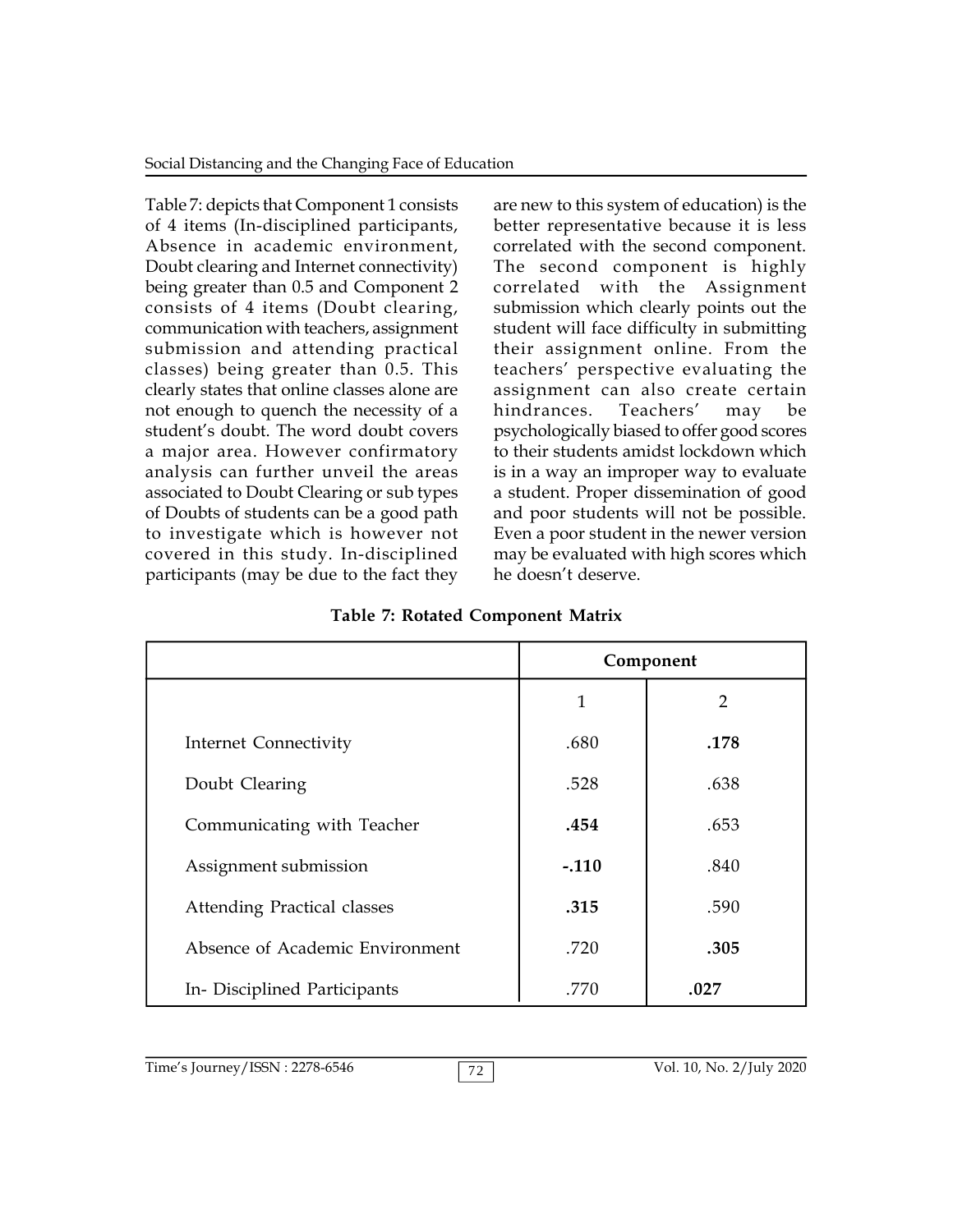Fig. 11 depicts that our analysis had been well supplemented by the Scree Plot which is a graph of the Eigen values against all the factors. The graph was

constructed to understand the number of factors to be retained. The graph points out that only two factors had been extracted with Eigen values greater than 1



#### **Fig.11 Source: SPSS, Scree plot**

#### **Recommendations**

a) Since 70.4% of the students have not attended online classes before the lockdown proper arrangements must be made so that they can access their education without any hindrance. This is easy to write and say but difficult to implement. The educational institutes must arrange training programmes both for the teachers and students in order to acquaint themselves with the changed face of education

b) Since in rural India there is problem relating to internet accessibility and even parents are not literate enough to understand the learning requirements of their kids, Government and other NGOs must develop an environment so that online education does not hamper upcoming generations. In rural India there are innumerable first generation learners. Here television and radio can play a pivotal role as it is easy to access. It can be used as a medium to reach mass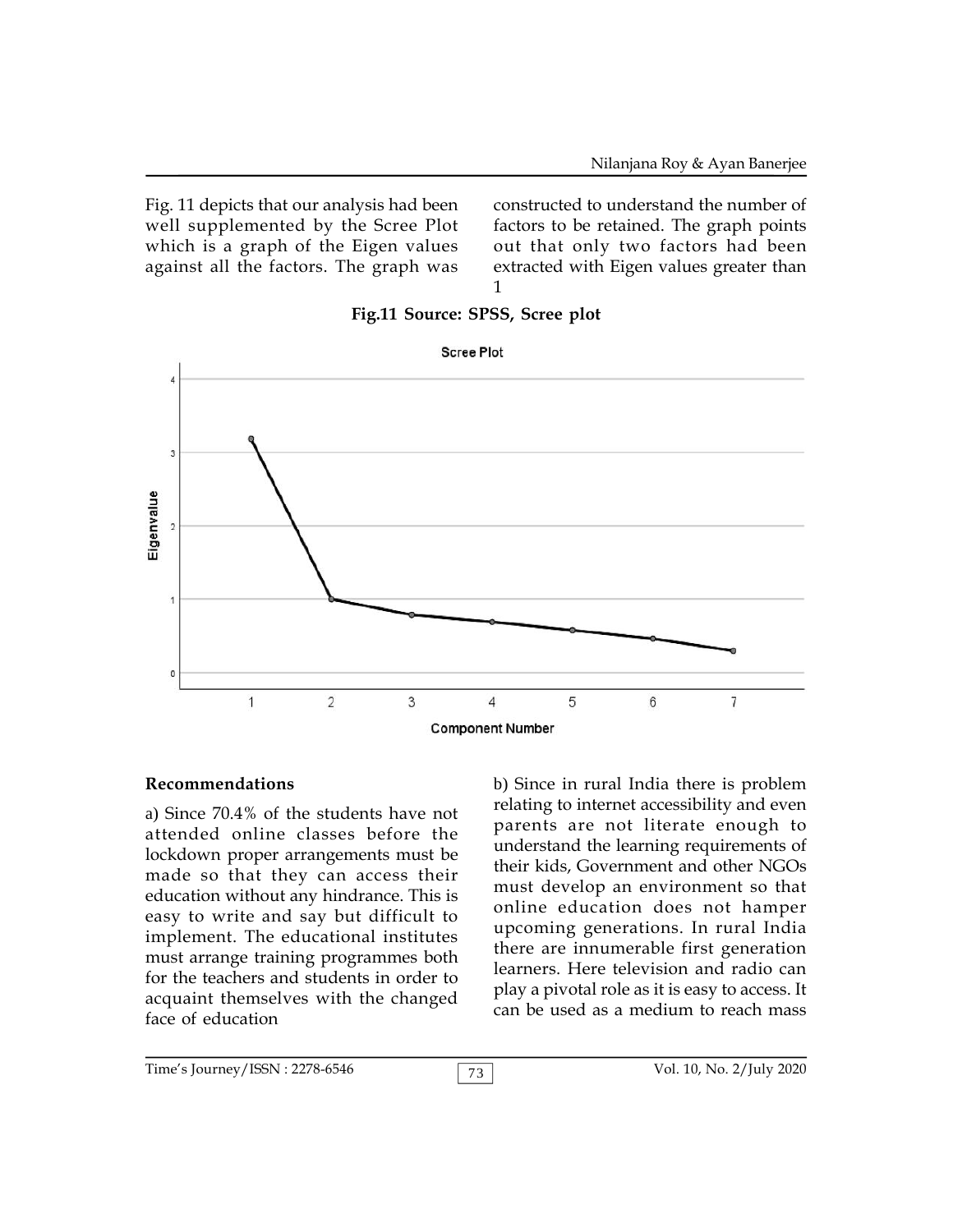students who can't afford to have an internet. Television and radio supporting education and a good number of channels entirely dedicating on education can provide education in rural India at a massive scale.

c) 68.9% students did not prefer online classes. This is the most important area to ponder and strategy developers or administrators must initiate plans and programs that will increase the prefer ability of online classes. In India especially in Kolkata students are hesitant to take up online classes and 72.3% of the students agreed to have education combining both online platform and face to face interaction. So education institute must devise strategies like having combination of both online and offline classes.

d) 25.2% students responded that they did not get suitable help from their educational institute or the teachers for learning things staying at home. This is a reason to worry even though the percentage is small.

e) 80.1% of the students are not feeling safe to go back to their institutes after the lockdown. Students are traumatised; they are seeing or hearing news about the virus which is bringing down their morale, they are becoming disinterested to study. Mental condition and mental health should be the priority for the strategy developers. Institutes must try to come up with plans which will bring back the confidence among students and also parents will be happy to send their kids to the institutes.

f) 43.2% of the students who got online education amidst lockdown are not happy about the procedure. The new academic session must come up with curriculum which will encourage the students to accept the changes by adapting to it quickly.

g) Parents must take good care about how their kids are handling the smart phones or accessing the internet or different gadgets while availing education through digital platform.

h) Teachers of different institutions must acquaint themselves with the application that will be used for their teaching in order to have minimum technological barrier while they are taking online classes.

i) Teachers should also develop robust PowerPoint presentations, efficient econtent and interactive teaching kits to be used in order to attract and engage their students. For Higher education Institution Assignment must be regularly given to students so that they keep on engaging themselves into brainstorming educational activities. Debates and online quizzes along with webinars are to be arranged for students. Institutes must also arrange for Faculty Development Programs or Skill Development Programs for the teachers to enhance and upgrade their skills about using online platforms. Teachers must also develop unbiased system of evaluation.

j) Teachers must vouch upon clearing of doubts regularly as the study revealed that students will face problem about clearing their doubt. Unstable internet connectivity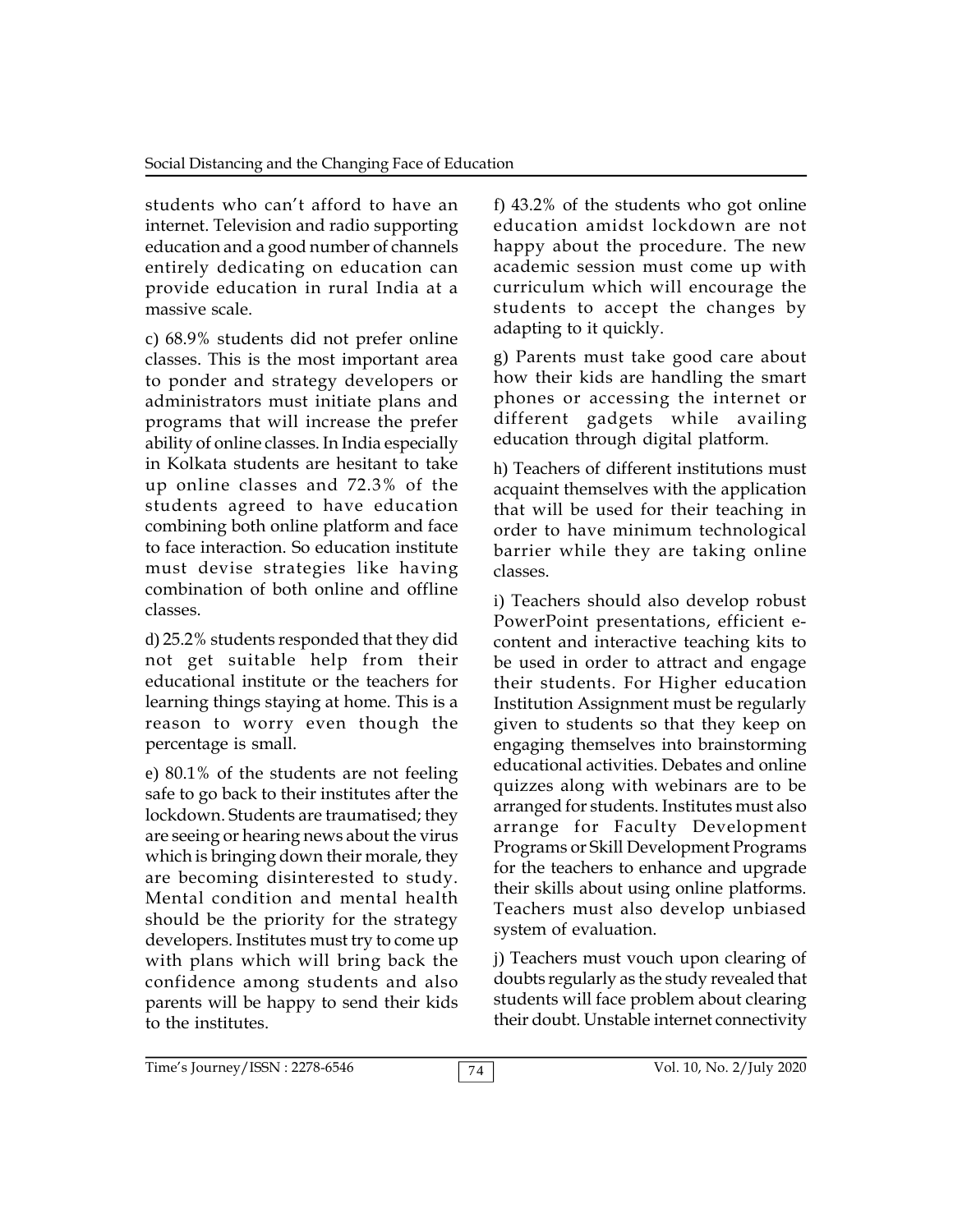is another issue which is required to be solved by the regulators of an institute.

k) There are various precautionary measures that should be implemented in educational institutes. Some of the important measures as stated by the respondents are as follows:-

Checking body temperatures, wearing mask and gloves Sanitization of clothes, shoes, purse or wallet and rings or ornaments while entering institution. Proper health Care facility for all workers and staffs

• Not more than 20 students in one class depending on the availability of rooms and strength of students

Only doubt clearing classes may be conducted offline with prior appointment with specified number of students.

Except Practical classes usual classes can be taken online. Students of a particular class can be divided in 3-4 groups for practical classes and 1 or 2 groups at a time can come to attend the practical class. For exams we have to set the routine in such a way that in a single day of examination we could accommodate them in school maintaining sufficient distance.

Educational institutions should arrange alternative day classes for students

Proper hygiene level must be maintained for distributing mid-day meals

## **Conclusions**

Sundar Pichai, CEO Google, in his speech addressing it to be #DearClassof2020 raised the hope of the graduating class of 2020. In his speech he took examples of students who succeed and prevailed amidst deadly pandemic of 1920, Vietnam War and 9/11 attacks. It is important to remain hopeful. New technology will frustrate, changes will frustrate but generation will adapt to this for a better world and a better tomorrow. As far as teachers are concerned in the newer version of teaching they must take the challenge of addressing the emotional contact with their students. In a face to face class a teacher can understand requirement of a student, teacher can address students' need from his or her body gestures and facial expression inside a classroom. These things will not be there in online teaching. So a good teacher must focus on the following:-

- Blended learning
- Doubt clearing on a continuous basis

 Films and audio visual methods of teaching and robust e-content

Unbiased and scientific evaluation of student

A research on "altruism" suggests that giving support can be even more beneficial than receiving it. We need to connect ourselves with rest of the world. This connection can come from any medium based on its availability. It can be a story book; it can be calling others and asking for their well being, it can be listening to music as Italians have presently done to get away from the boredom of lockdown state and raised their spirits up. Italians are singing and playing music through open windows. We can focus on things that we love to